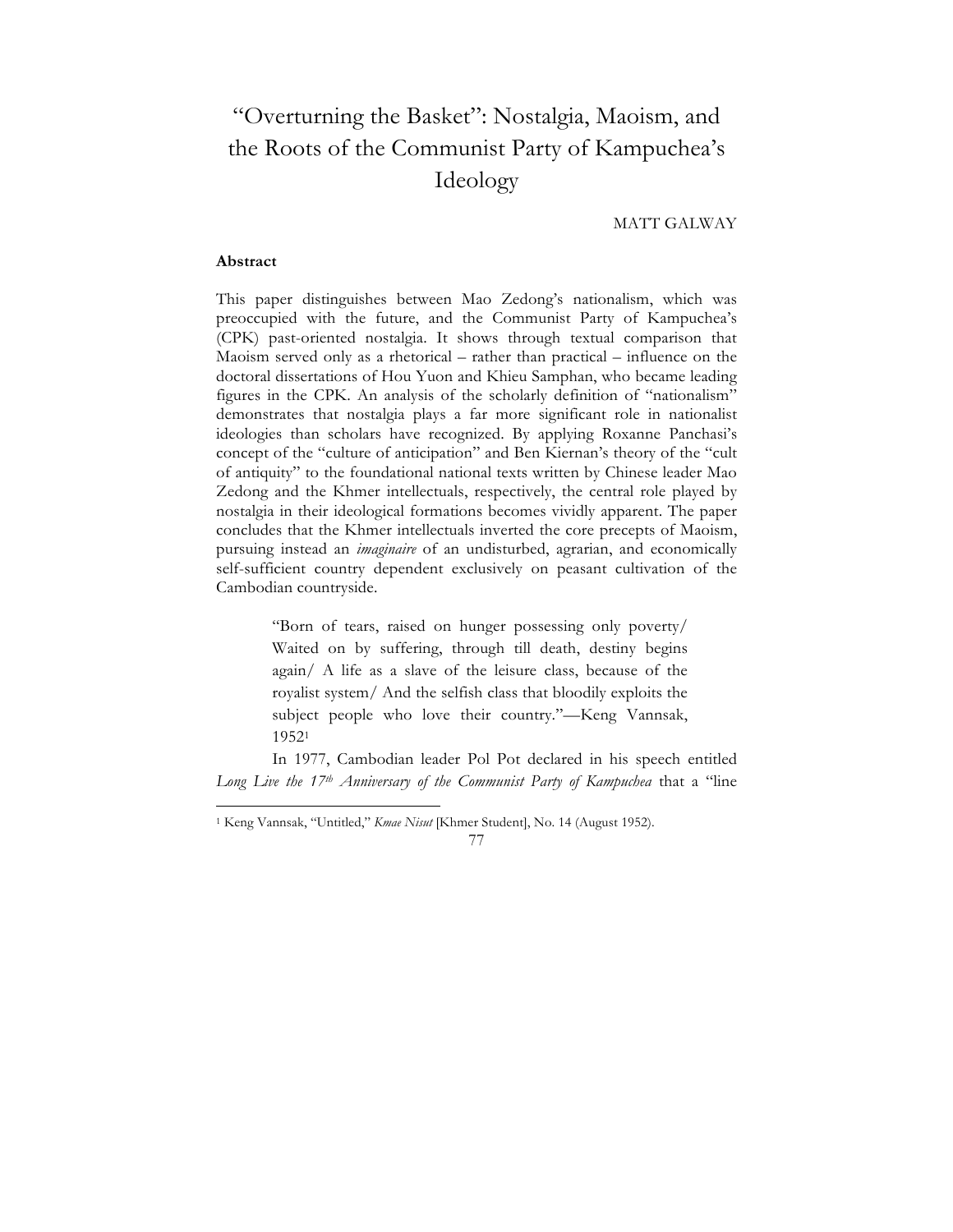copied from others will not work. We must have a line coming from a position of independence and initiative, of deciding our own destiny."2 Only two years later, following their takeover of Cambodia in 1979, the new pro-Soviet Vietnamese occupiers declared that the Communist Party of Kampuchea (CPK) was a Maoist Party "plus muscle," and many Khmers believed that the Chinese were to blame for the genocide that followed.3 More recently, analyses of the CPK's ideology have tended to cluster around three major lines of interpretation. The first, supported by Cold War-era historians Karl Jackson and Kenneth Quinn and recent scholars Stephen Morris and Henri Locard, repeats the "anti-China" rhetoric of the former Heng Samrin regime4 (1979-1989) by arguing that the CPK was Maoist and/or "hyper-Maoist."5 The second, argued by recent scholars Ben Kiernan and David Chandler, suggests that while the CPK initially borrowed from Mao's ideas, its desire for national-revivalism and its impulse to pre-empt an annexation by Vietnam (by invading Southern Vietnam instead) trumped any class-based

 <sup>2</sup> Pol Pot, *Long Live the 17th Anniversary of the Communist Party of Kampuchea: Speech by Pol Pot, Secretary of the Central Committee of the Kampuchean Communist Party*, *29 September 1977* (Chicago: Liberator Press, 1977), 12.

<sup>3</sup> Ben Kiernan, *The Pol Pot Regime: Race, Power, and Genocide in Cambodia Under the Khmer Rouge, 1975-1979* (New Haven: Yale University Press, 1996), 288-296, 347, 424, 429, 431-433.The pro-Soviet Vietnamese occupied Cambodia, set up the Heng Samrin regime, and blamed "Chinese lackeys" for using the CPK as a puppet regime. See Democratic People's Republic of Kampuchea, *The Chinese Ruler's Crimes Against Kampuchea* (Phnom Penh, Cambodia: Department of Press and Information, April 1984); Than Tin, "Notes of Discussion with Than Tin, Deputy Editor of Nhan Dan, Former Editor of Quan Doi Nhan Dan, War Correspondent, Colonel in the Vietnamese People's Army, Two Talks" (Phnom Penh, Cambodia: 1 June 1983), 28; Kathleen Gough, "Interviews in Kampuchea," *Bulletin of Concerned Asian Scholars* 14, No. 4 (1982): 60, in Kathleen Gough, "Roots of the Pol Pot Regime in Kampuchea," *Contemporary Marxism*, No. 12/13, Southeast Asia (Spring 1986): 15. 4 See, for instance, Democratic People's Republic of Kampuchea, *The Chinese Ruler's Crimes* 

*Against Kampuchea* (Phnom Penh, Cambodia: Department of Press and Information, April 1984). <sup>5</sup> Haing S. Ngor, *A Cambodian Odyssey* (New York: Macmillan Publishing Company, 1987), 201, 364; Stephen J. Morris, *Why Vietnam Invaded Cambodia* (Stanford, California: Stanford University Press, 1999), 13, 17, 39, 229; Henri Locard, *Pol Pot's Little Red Book: The Sayings of Angkar* (Chiang Mai, Thailand: Silkworm Books, 2004), 5, 21, 185, 216, 340; Karl D. Jackson, "Ideology of Total Revolution," in *Cambodia 1975-1978: Rendez-Vous with Death.* Karl D. Jackson, ed. (Princeton: Princeton University Press, 1989), 38, 74; Jackson, "Intellectual Origins," in *Cambodia 1975-1978,* Jackson, ed., 241, 243-244; Kenneth Quinn, "Explaining the Terror," in *Cambodia 1975-1978,* Jackson ed*.,* 219-231.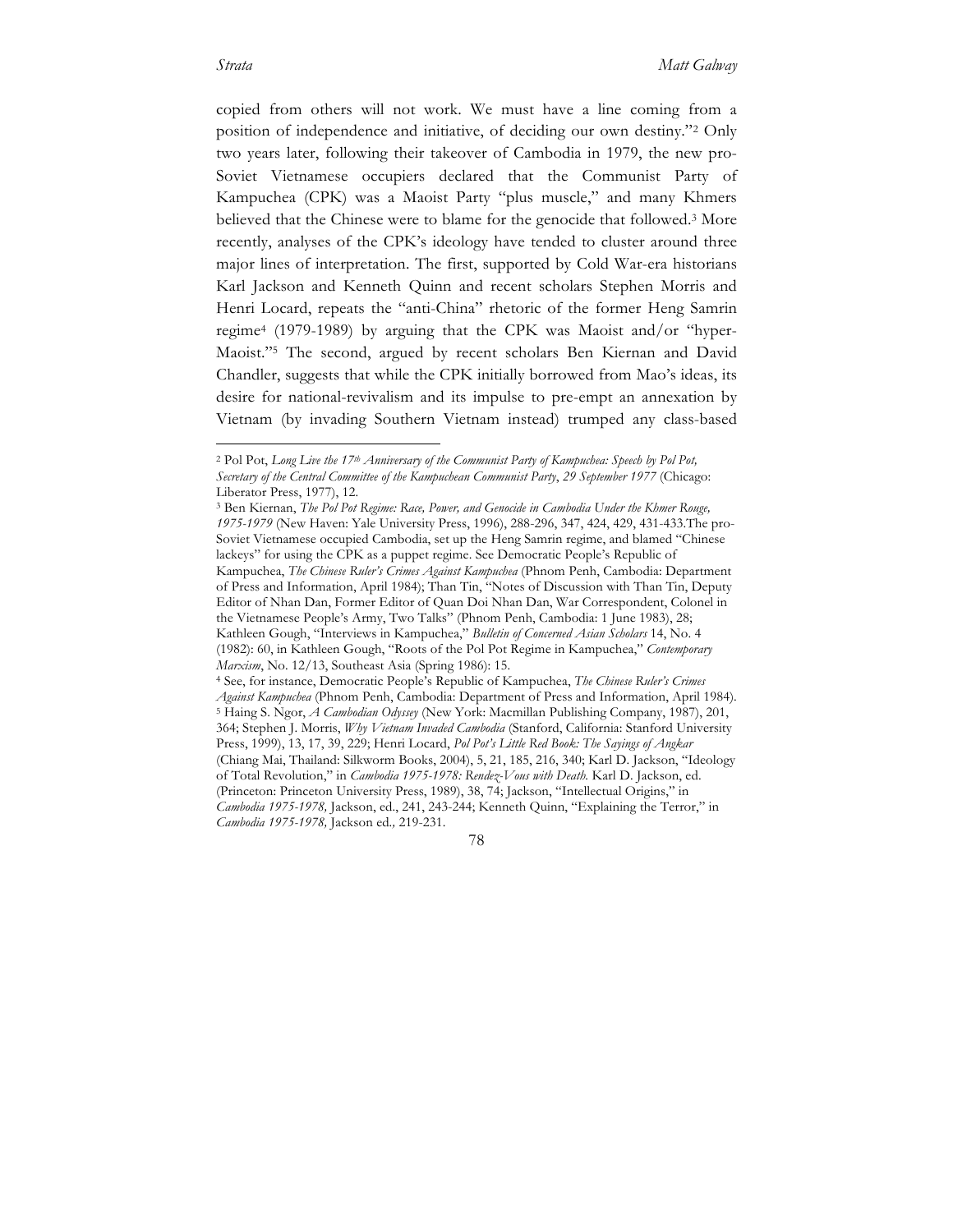revolutionary program.6 The third view, which journalist Elizabeth Becker and historian Penny Edwards support, argues that the CPK's idealization of precolonial Khmer society—exemplified by its obsession with Angkor Wat formed the Party's *Weltanschauung* and its developmental model for Democratic Kampuchea between 1975 and 1979.7 In this semantic debate, however, none of the scholars ties the CPK's "nationalism" to nostalgia as a theoretical framework or compares the "foundational national texts"—Mao Zedong's most influential works and the doctoral dissertations written by Hou Yuon and Khieu Samphan—to explain the political nature of Democratic Kampuchea (DK) between 1975 and 1979.

This essay argues that incorporating twin theoretical foci – Ben Kiernan's "cult of antiquity" and Roxanne Panchasi's "culture of anticipation" – into the scholarly definition of "nationalism" demonstrates the role that nostalgia plays in nationalist ideologies. Applying Panchasi's theory to Mao's Marxist literature and Kieran's theory to CPK ideology illuminates some critical differences between Mao Zedong's nationalism, which was preoccupied with the future, and the CPK's past-oriented nostalgia. At the same time, textual comparison shows that Mao's ideology – as outlined in "On New Democracy"<sup>8</sup> (新民主主义) – served only as a rhetorical influence

 <sup>6</sup> Referred to by Pol Pot as *Kampuchea Krom* in his "Black Book" to evoke the memory of territorial loss to "Vietnamese treachery." See also Democratic Kampuchea, *Livre Noir: Faits et Preuves des Actes D'Agression et D'Annexion du Vietnam Contre le Kampuchea [Evidences on the Vietnamese Aggression against Democratic Kampuchea*] (Paris: Les Editions de L'Encre, 1979); Ben Kiernan*, How Pol Pot Came to Power* (New Haven: Yale University Press, 1985), 219-224, 259- 268; Kiernan, *The Pol Pot Regime,* 25-27; Ben Kiernan, *Blood and Soil: A World History of Genocide and Extermination from Sparta to Darfur* (New Haven, Connecticut: Yale University Press, 2007), 545-554; David Chandler, *Brother Number One* (Boulder, Colorado: Westview Press, 1999)*,* 3-4, 6, 65-86. On the CPK's policies toward Vietnam, the perceived impending threat of invasion, and the history of Cambodia's territorial loss (from the CPK perspective), see Democratic Kampuchea, *Livre Noir.*

<sup>7</sup> Elizabeth Becker, *When the War Was Over: The Voices of Cambodia's Revolution and its People* (New York: Simon and Schuster, 1998), 185-188, 200-202; Gough "Roots," 16-17; Penny Edwards, *Cambodge: The Cultivation of a Nation, 1860-1945* (Honolulu, Hawaii: University of Hawaii Press, 2007), 1-5. See also Gough, "Roots," 16, 24-25; Kate Frieson, "The Political Nature of Democratic Kampuchea," *Pacific Affairs* 61, No. 3 (Autumn 1988): 405.

<sup>8</sup> Mao Zedong, "On New Democracy," in *Selected Works, Volume IV* (Beijing: Foreign Language Press, 1965), 339-384. See also Arif Dirlik, *Marxism in the Chinese Revolution* (Lanham, Maryland:

<sup>79</sup>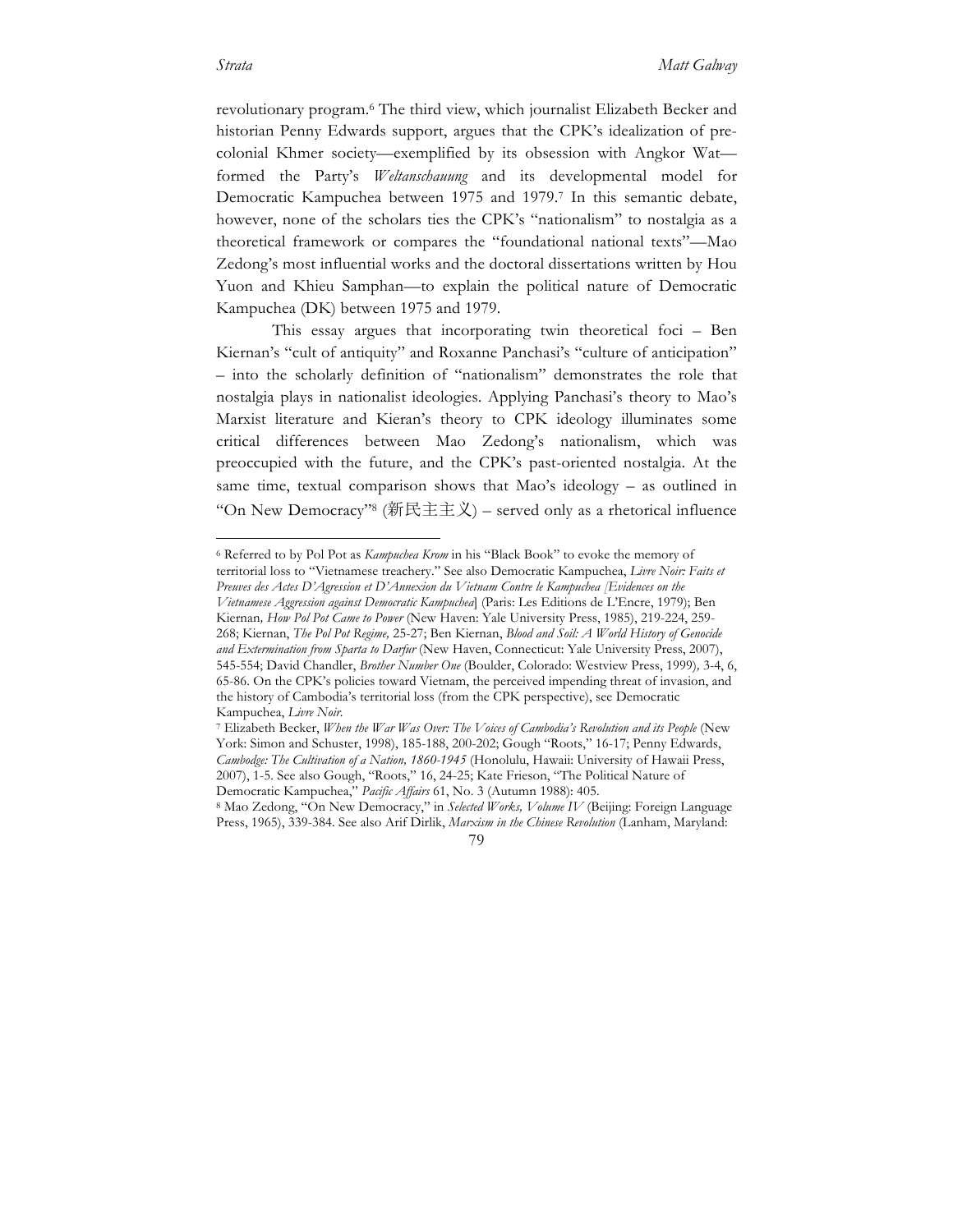in the doctoral dissertations written by future CPK leaders Hou Yuon and Khieu Samphan.<sup>9</sup> In fact, a close textual comparison reveals that the Khmer intellectuals' nostalgic nationalism was actually the antithesis to Mao's Marxism, since it "overturned the basket"<sup>10</sup>, meaning that Hou and Khieu *inverted* Mao's future-centric thought by proposing an insular course framed around a nostalgic vision of "pure" pre-colonial Khmer life and rural society.11 **Nationalism and Nostalgia: Cult of Antiquity or Culture of Anticipation?**

Rowman & Littlefield, 2005), 79; Nick Knight, *Mao Zedong on Dialectical Materialism: Writings on Philosophy* (Armonk, New York: M.E. Sharpe, 1990), 44-47.

<sup>9</sup> Hou Yuon, *La paysannerie du Cambodge et ses projets de modernization [The Cambodian Peasants and their Prospects for Modernization],* Ben Kiernan trans. (PhD Dissertation, Paris: The Sorbonne, 1955); Khieu Samphan, *L'economie du Cambodge et ses problemes d'industrialisation [Cambodia's Economy and Problems of Industrialization]* US State Department trans. (PhD Dissertation, Paris: The Sorbonne, 1959). See also Khieu Samphan, *Cambodia's Economy and Problems of Industrialization*, Laura Summers trans*.* (Ithaca, New York: Cornell University Southeast Asia Program, Data Paper No. 111, 1979). This paper uses both the US State Department's and Laura Summers' translations of Khieu Samphan's dissertation . Historians William Willmott, Kate Frieson, and Karl D. Jackson consider these translations to be accurate. <sup>10</sup> Khmer Rouge official, *Prachachat* [Thailand] (10 June 1976), quoted in Francois Ponchaud, *Cambodia: Year Zero* (Harmondsworth, UK: Penguin Books, 1978), 51. The Thai reporter quotes the official as saying: "The Khmer[s]… have adopted the method which consists in *overturning the basket with the fruit inside; then, choosing only the article that satisfy them completely, they put them back in the basket.* The Vietnamese did not tip over the basket, they picked out the rotten fruit. The latter method involves a much greater loss of time than that employed by the Khmers." <sup>11</sup> Kiernan, *How Pol Pot,* 170-171, 209; David Chandler, "Hou Yuon," in *Online Encyclopedia of Mass Violence* [http://www.massviolence.org] (accessed 29 January 2012). See also Dawne Adam, "The Tuol Sleng Archives and the Cambodian Genocide," *Archivaria 45* (February 1998): 15.

<sup>[</sup>http://journals.sfu.ca/archivar/index.php/archivaria/issue/view/404/showToc] (accessed 15 April 2012); Pol Pot, "The Party's Four-Year Plan to Build Socialism in All Fields, 1977-1980," in *Pol Pot Plans the Future: Confidential Leadership Documents from Democratic Kampuchea, 1976-1977,"*  David Chandler, Ben Kiernan, and Chanthou Boua eds., (New Haven: Yale University Southeast Asia Studies, 1988) 49-50. Of the two Khmer intellectuals, Hou Yuon was a moderate, worked diligently as a junior minister for Sihanouk's government in the 1960s, and encouraged a national united front, but ultimately was purged by the Pol Pot group in 1975. Originally thought to be the "insane architect" of the CPK's policies, Khieu Samphan remained loyal to Pol Pot and served as the intellectual thrust behind the Party until his incarceration in the 1990s.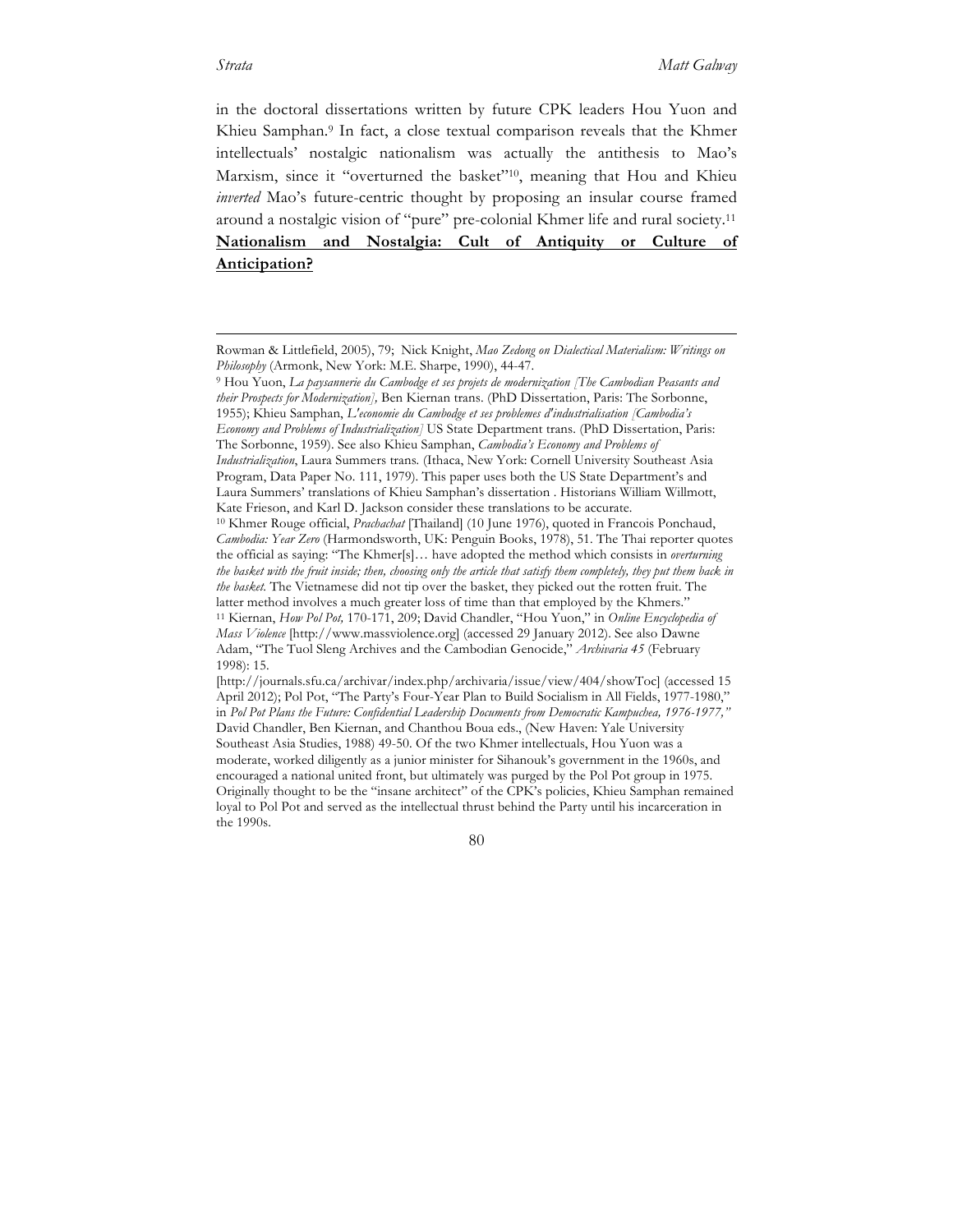"If nation-states were widely conceded to be 'new' and 'historical', the nations to which they give political expression always loom out of an immemorial past, and, still more important, glide into a limitless future. It is the magic of nationalism to turn chance into destiny."—Benedict Anderson<sup>12</sup>

In his book *Imagined Communities,* Benedict Anderson notes that "[s]ince World War II every successful revolution has defined itself in *national terms*—the People's Republic of China, the Socialist Republic of Vietnam, and so forth—and, in so doing, has grounded itself firmly in a territorial and social space inherited from the pre-revolutionary past."13 Anderson's argument is compelling, but it does not address what creates this attachment to national space. In fact, the concept of nationalism – an essential part of the ideologies presented in this paper – is vague and seemingly indefinable. Many criteria exist to explain it, ranging from shared history and language to common culture and ethnicity. Recent approaches taken by twentieth century scholars, most famously Ernest Gellner, Eric Hobsbawm, and Benedict Anderson, propose a less general definition. These scholars describe nations (which did not exist naturally) as *a priori* constructions since they were borne out of modern ideological formations forged in industrialized, mass conscious, and literate societies.14 Subsequent socio-economic changes, namely capitalism and "print capitalism," facilitated cultural shifts that paved the way for the spread of the "opaque myth" that inspired the "nation*.*"15Anderson, by contrast, challenges Gellner and Hobsbawm by asserting that nationalism "invents

81

 <sup>12</sup> Benedict Anderson, *Imagined Communities: Reflections on the Origin and Spread of Nationalism.*  (London: Verso, 1983), 19.

<sup>13</sup> Anderson, *Imagined Communities,* 12. Emphasis included in the original. 14 Ernest Gellner, *Nations and Nationalism.* (Malden, Massachusetts: Blackwell Publishing, 2006), 48-49; Eric Hobsbawm, *Nations and Nationalism Since 1780: Programme, Myth, Reality.* (Cambridge: Cambridge University Press, 1990), 44; John Brannigan, "Nation," in *Glossolalia: An Alphabet of Critical Keywords,* Julian Wolfreys, Harun Karim Thomas, eds., (New York: Routledge, 2003), 204.

<sup>15</sup> Philip Spencer and Howard Wollman, *Nationalism: A Critical Introduction* (London: Sage, 2002), 37; Anderson, *Imagined Communities*, 15, 18, 32-50, 54, 60-61, 67, 70-74; Gellner, *Nations and Nationalism*, 1, 48-49, 119-120; Hobsbawm, *Nations and Nationalism Since 1780,* 5-10, 38, 44.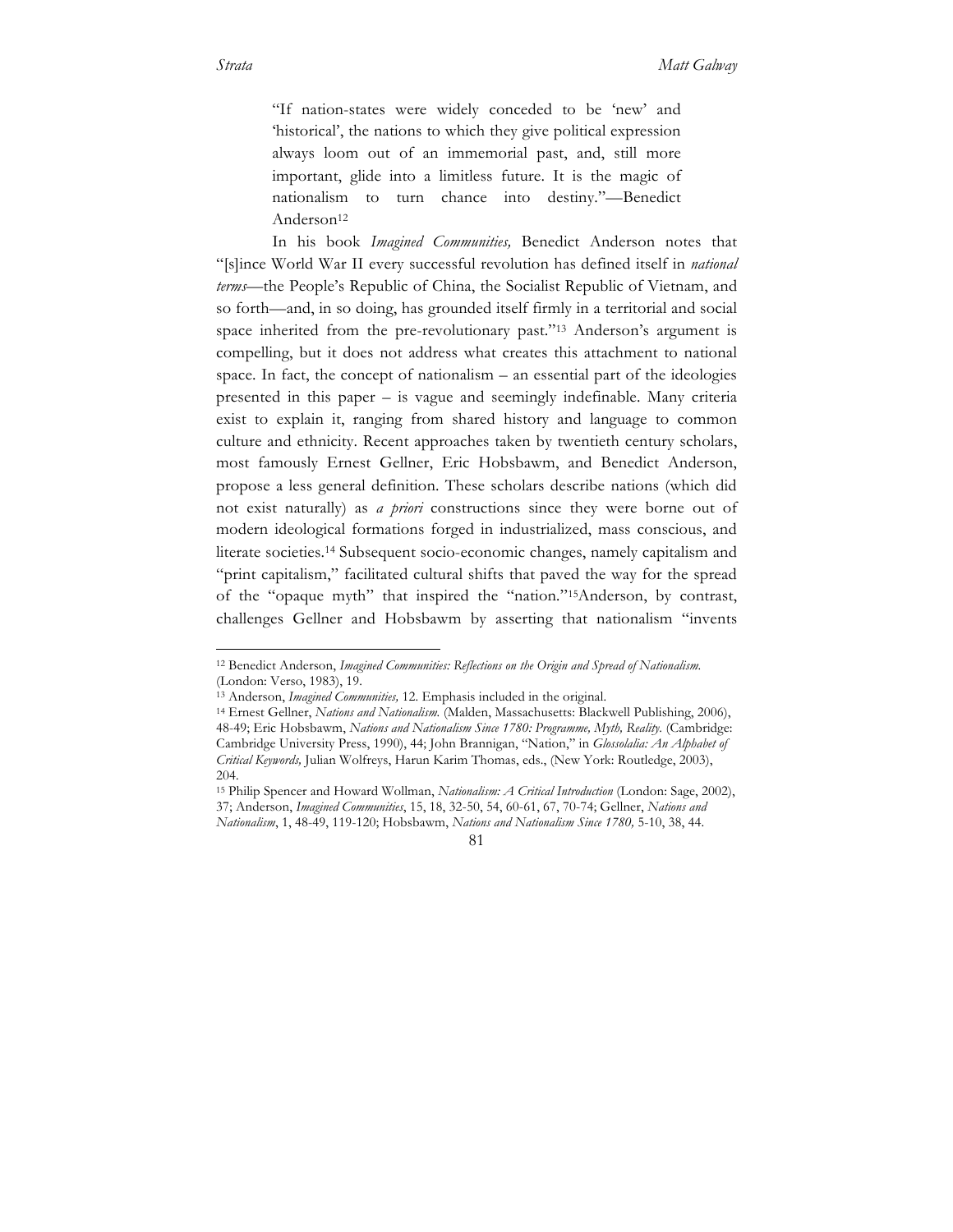nations where they did not previously exist, and suggests instead that communities are differentiated by the "style in which they are imagined" in which print and the modes of production play an integral role in the spread of the national myth.16 The nation is, thus, an "imagined political community and imagined as both inherently limited and sovereign… because the members of even the smallest nations will never know most of their fellowmembers, meet them, or even hear of them, yet in the minds of each lives an image of their community."17

Gellner, Hobsbawm, and Anderson emphasize the origins of nationalism, which in their view stems from the forces of material production. In so doing, these materialist scholars overlook the emergence of the nation as an "imaginative force" borne out of popular emotional appeal, which is a role played by nostalgia.18 The imaginative force of nostalgia—whether for something lost in the past or for something in an anticipated future that has yet to be lost—is thus a possible missing link in explaining the rise of nationalist movements. Nostalgia, defined by Svetlana Boym as "a sentiment of loss and displacement, but…also a romance with one's own fantasy,"19 provides a particularly useful framework for distinguishing the contents of Mao's thought from the core of the CPK's ideology.20 Both Mao and the Khmer intellectuals imagined the nation, but their different senses of nostalgia made their ideologies distinct from each other. The Chinese and Cambodian texts imagined "the nation" as either something that was yet to be lost in an anticipated future or something that had already been lost in the past as a result of an intrusive "Other"— whether as a foreign invader or an invisible force (capitalism). A close examination of their respective "foundational national texts" reveals the way in which the Cambodian variant was, in fact, an inverted version of Maoism.

 <sup>16</sup> Anderson, *Imagined Communities,* 19; Ernest Gellner, *Thought and Change* (London: Weidenfeld and Nicholson, 1971), 169.

<sup>17</sup> Anderson, *Imagined Communities,* 15-16*.*

<sup>&</sup>lt;sup>18</sup> Alastair Bonnett, *Left in the Past: Radicalism and the Politics of Nostalgia* (New York: Continuum, 2010), 29; Brannigan, "Nation," 204-205.

<sup>19</sup> Svetlana Boym, *The Future of Nostalgia* (London: Basic Books, 2001), xiii.

<sup>20</sup> Mao Zedong, "On New Democracy," *Selected Works, Vol. II*, 380.

<sup>82</sup>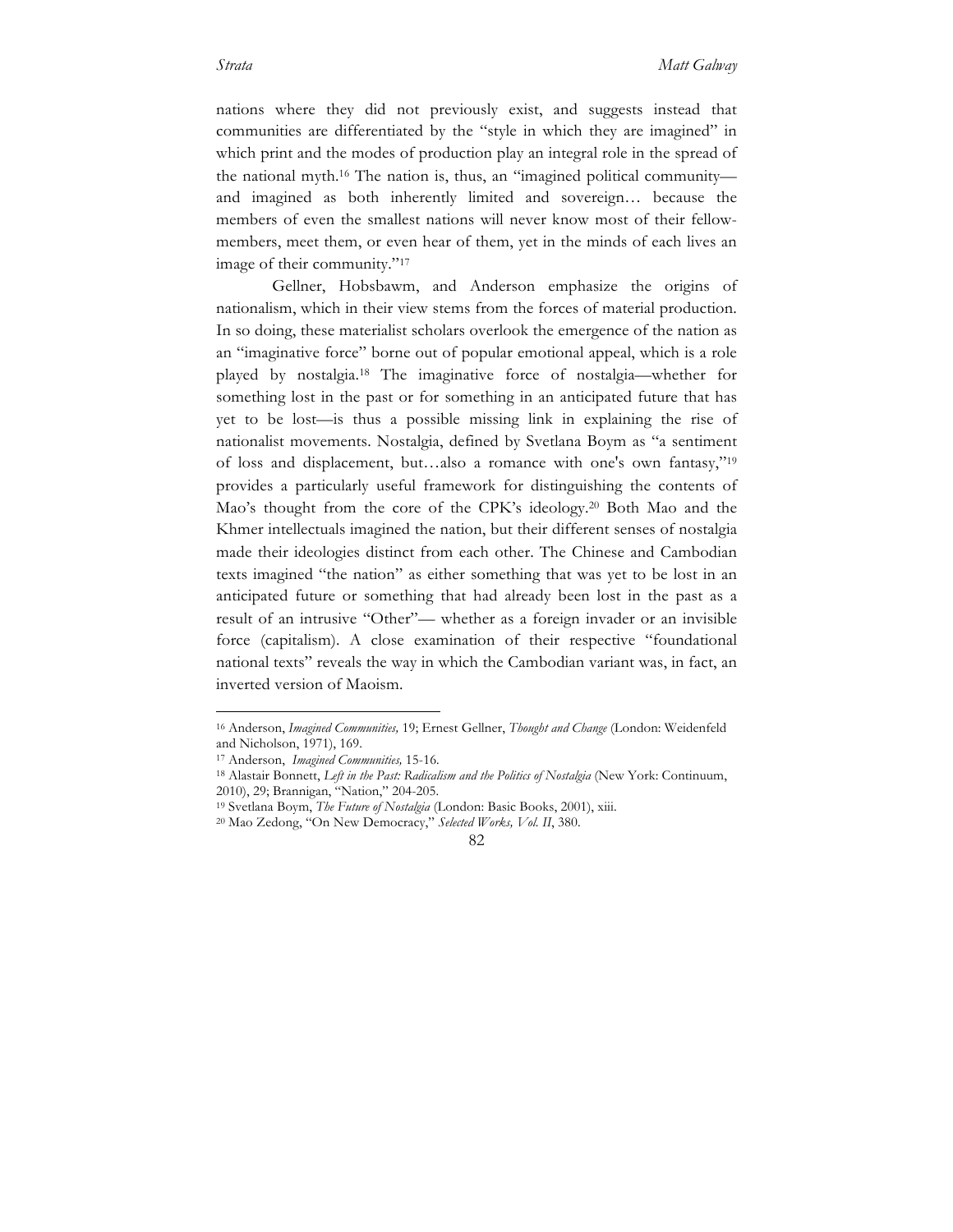Gellner, Hobsbawm, and Anderson concede that nationalist ideology—formulated and spread by the state—is still understood from below in terms of "assumptions, hopes, needs, *longings*, and interests of ordinary people," but noted that the people, or *volk,* are not merely passive recipients to ideas of the *volkerschaft*. <sup>21</sup> As Alastair Bonnett's study shows, radical leftist groups such as the Chinese Communist Party (CCP) and CPK recognized the strong presence of nostalgia and integrated it into their nationalist programs.22 In particular, the Khmer intellectuals based their nationalism on a construct, or imagined history, created by external agents who claimed authority over the national narrative.23 The French colonizers had expressed the nation of Cambodia in terms of polarization: Cambodia's zenith measured against its nadir.24 As historian Penny Edwards states, the

> colonial injunction to contemporary Cambodians was to detach themselves from the past and to live in the modern in a way that would allow presentation of Angkor and other monuments as antiquity. This was linear identity without linear progression. There was only an Angkorean ancestral then and a colonial now, with a yawning abyss in between.25

But the nationalist movement that rose against French colonial hegemony added new dimensions to this myth-making, ranging from an idolization of Angkor to territorial integrity and racial purity.26 Therefore, the nation is not

 <sup>21</sup> Hobsbawm, *Nations and Nationalism Since 1780,* 10.

<sup>22</sup> Bonnett, *Left in the Past*, 10. Bonnett calls "modernity" the era of "alienation, revolution, and rapid social change."

<sup>23</sup> David Chandler, *The Tragedy of Cambodian History* (New Haven: Yale University Press, 1991), 6-7; John Tully, *Cambodia Under the Tricolour: King Sisowath and the 'Mission Civilisatrice', 1904-1927* (Clayton, Australia: Monash University Asia Institute, 1996), 221.

<sup>24</sup> David Chandler, *Brother Number One* (Boulder, Colorado: Westview Press, 1999), 12-13; David Chandler, "From 'Cambodge' to 'Kampuchea': State and Revolution in Cambodia, 1863," *Thesis Eleven* 50, No. 35 (1997): 35-49; David Chandler, *The Tragedy of Cambodian History: Politics, War, and Revolution Since 1945* (New Haven: Yale University Press, 1991), 6-9.

<sup>25</sup>Penny Edwards, *Cambodge*, 144. See also Chandler, *The Tragedy of Cambodian History,* 12-13; Ben Kiernan*, How Pol Pot*, 21-23; Michael Vickery, *Cambodia: 1975-1982* (Chiang Mai: Thailand: Silkworm Books, 2000), 8.

<sup>26</sup> Kiernan, *The Pol Pot Regime,* 26-27, 251-312; Chandler, *The Tragedy,* 7.

<sup>83</sup>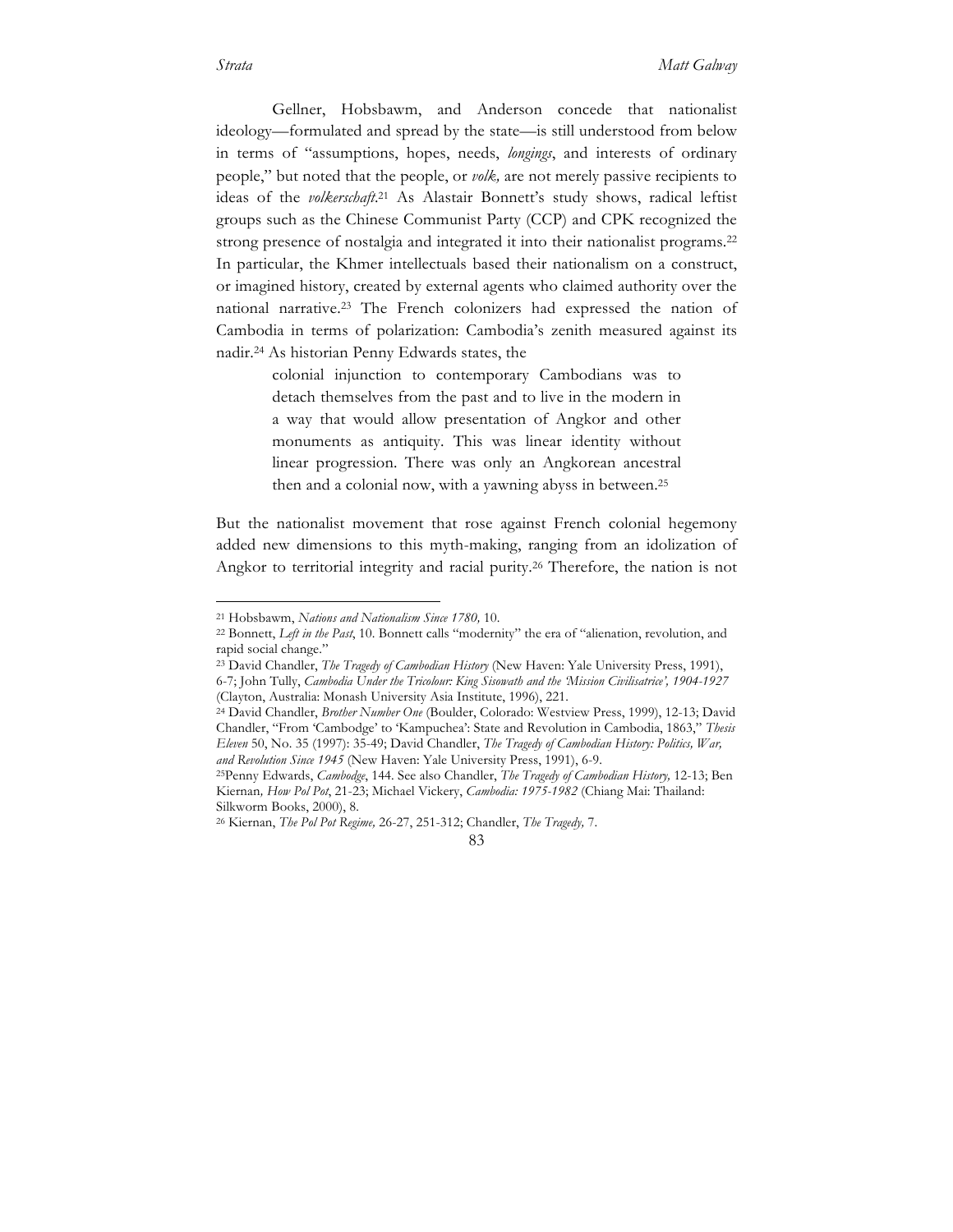just an arbitrary *imaginaire,* since nationalism also operates as an imaginative force that generates a sense of objective human passion for the "nation,"27 while nostalgia represents the objective passion that the *volk* attach to the imagined *Volkerschaft.*

First used in a 1688 Swiss medical dissertation, *nostalgia* was originally a medical condition and has since come to represent a sense of "yearning for the past, a sense of loss in the face of change."28 Svetlana Boym identifies two main tropes of the modern condition: "restorative nostalgia" and "reflective nostalgia."29 Restorative nostalgia provides a basis for the "antimodern mythmaking of history," while reflective nostalgia creates an *ethos* that divides the world into Manichean categories of "good" *us* (patriots) and "evil" *them* (outsiders).30 Nostalgia thus also has twin scopes: one preoccupied with an idyllic *imaginaire* of a pure and undisturbed past society (Ben Kiernan's cult of antiquity) and the other formed around an anticipated future yet to disappear (Roxanne Panchasi's culture of anticipation).31 Kiernan's "cult of antiquity" is characteristic of genocidal regimes, including the CPK, because its nostalgia centers on a "return to an imagined pure origin" whereby outsiders are removed and cultivation becomes "a symbol or modern incarnation of lost ancient power."32 Kiernan notes that while cults of antiquity have existed for millennia, the "revival of antiquity" came with Renaissance Italy's urbanization when people began to idealize the countryside, and with Niccolo Machiavelli's political works, which state that "unhealthy countries can become healthy if a vast number of men occupies them suddenly, cultivating the soil to improve

 <sup>27</sup> Brannigan, "Nation," 203-204.

<sup>28</sup> Bonnett, *Left in the Past*, 3-4.

<sup>29</sup> Boym, *The Future of Nostalgia,* xviii, 7, 41.

<sup>30</sup> Boym, *The Future of Nostalgia,* xiii, 41, 43-44. Restorative nostalgia emphasizes *nostos*—the Greek word for homecoming—and attempts to reconstruct a trans-historical version of the lost home. Reflective nostalgia, however, "dwells in *algia*, in longing and loss, the imperfect process of remembrance," and here the homeland survives in fragments of memory. Nostalgia is, thus, a strong sentiment of longing for an imagined past that no longer exists or may be completely conjured up in the mind's eye.

<sup>31</sup> Kiernan, *Blood and Soil,* 27-28; Roxanne Panchasi, *Future Tense: The Culture of Anticipation in France Between the Wars* (Ithaca, New York: Cornell University Press, 2009), 6. <sup>32</sup> Kiernan, *Blood and Soil,* 28-29.

<sup>84</sup>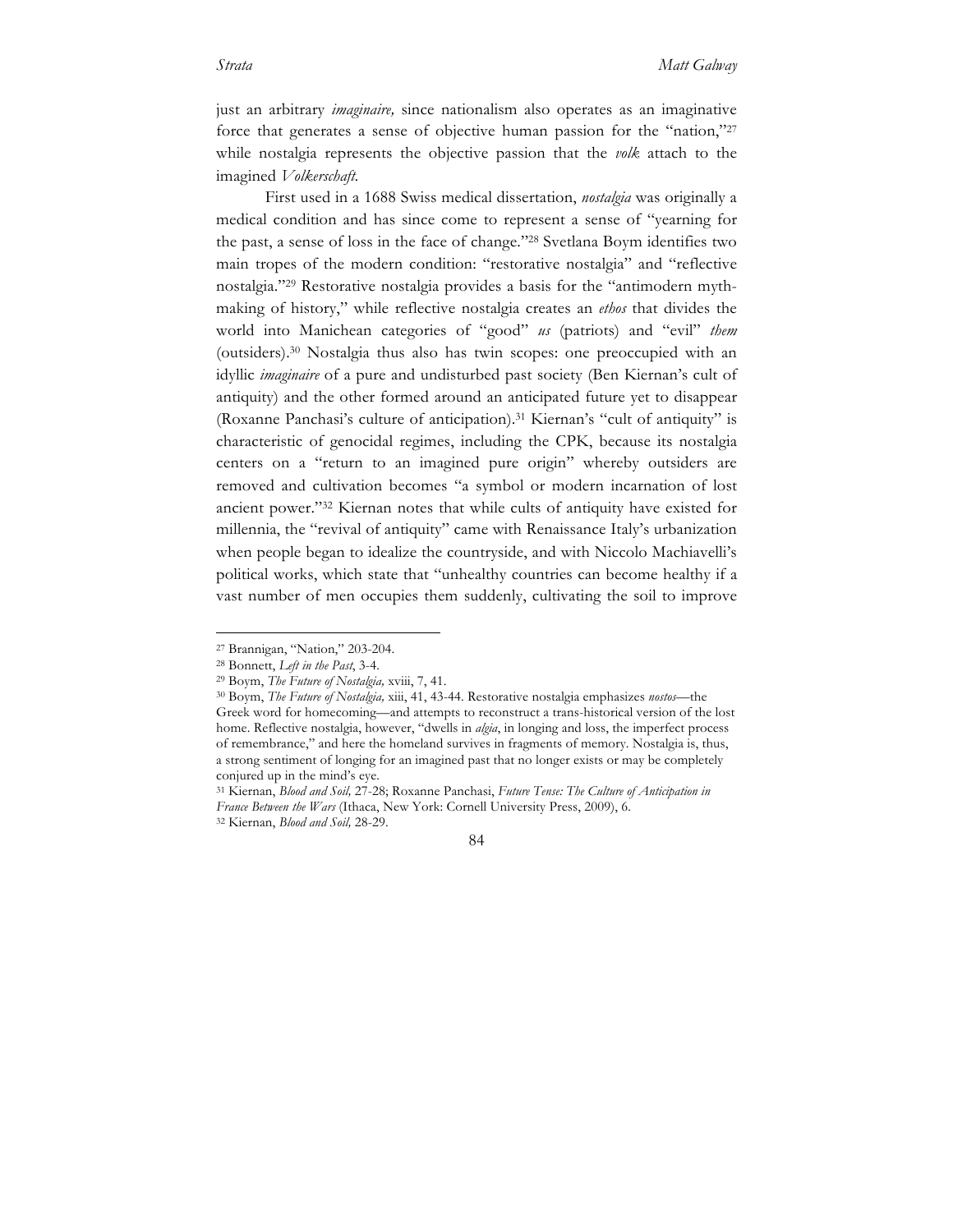it."33 Other cults of antiquity include seventeenth century English Garden of Eden restoration cults, French revolutionaries who revered ancient Greek and Roman republican ideals, and Adolph Hitler's approbation of Sparta as the quintessential example of a racialist state.34

Kiernan agrees with French colonial official Paul Mus's argument that many mid-twentieth century Cambodian intellectuals, including Hou Yuon and Khieu Samphan, came to idealize the countryside since they made a spiritual and cultural link between themselves and the land of their deceased ancestors: between "*l'habitat et l'habitant.*"35 By the 1960s, the CPK used similar justifications for its nationalist agenda, such as the need to cultivate "our" land to "surpass Angkor"36 by relocating populations from the cities to work on collective farms and to restore Cambodia's territorial integrity by invading Vietnam in 1978.37 Cults of antiquity, therefore, attempt to satisfy the feeling of loss by restoring that which is perceived to have been lost in the present. But nostalgia does not exist solely as a form of longing for the imagined past or for something lost that may have never existed.

Panchasi's theory of the "culture of anticipation" posits nostalgia as a yearning for an expected future, for something that has yet to disappear. This contrasts with Boym's formulation that nostalgia operates as a "hypochondria" because of its preoccupation with things imagined to be lost in the past that may have never existed in the first place.38 In her study of nostalgia in Interwar France, Panchasi argues that nostalgia finds its origins in the ways in which people in societies anticipate and plan their lives around an

 <sup>33</sup> Niccolo Machiavelli, *The History of Florence [1525]* (New York: Washington Square Press, 1970), vii, 56; Kiernan, *Blood and Soil,* 28.

<sup>34</sup> Kiernan, *Blood and Soil,* 27-29; Harold T. Parker, *The Cult of Antiquity and the French* 

*Revolutionaries: A Study in the Development of the Revolutionary Spirit* (New York: Octagon Books,

<sup>1965), 1-3.&</sup>lt;br><sup>35</sup> Kiernan, *Blood and Soil*, 540-543; Susan Bayly, "French Anthropology and the Durkheimians<br>in Colonial Indochina," *Modern Asian Studies* 34, No. 3 (2000): 602, 608-610.

in Colonial Indochina," *Modern Asian Studies* 34, No. 3 (2000): 602, 608-610. 36 Locard, *Pol Pot's Little Red Book,* 73; James A. Tyner, *The Killing of Cambodia* (Burlington,

Vermont: Ashgate Publishers, 2008), 31.

<sup>37</sup> Kiernan, *Blood and Soil,* 9.

<sup>38</sup> Panchasi, *Future Tense*, 1, 5-6; Boym, *The Future of Nostalgia,* xiii, 1, 5, 7.

<sup>85</sup>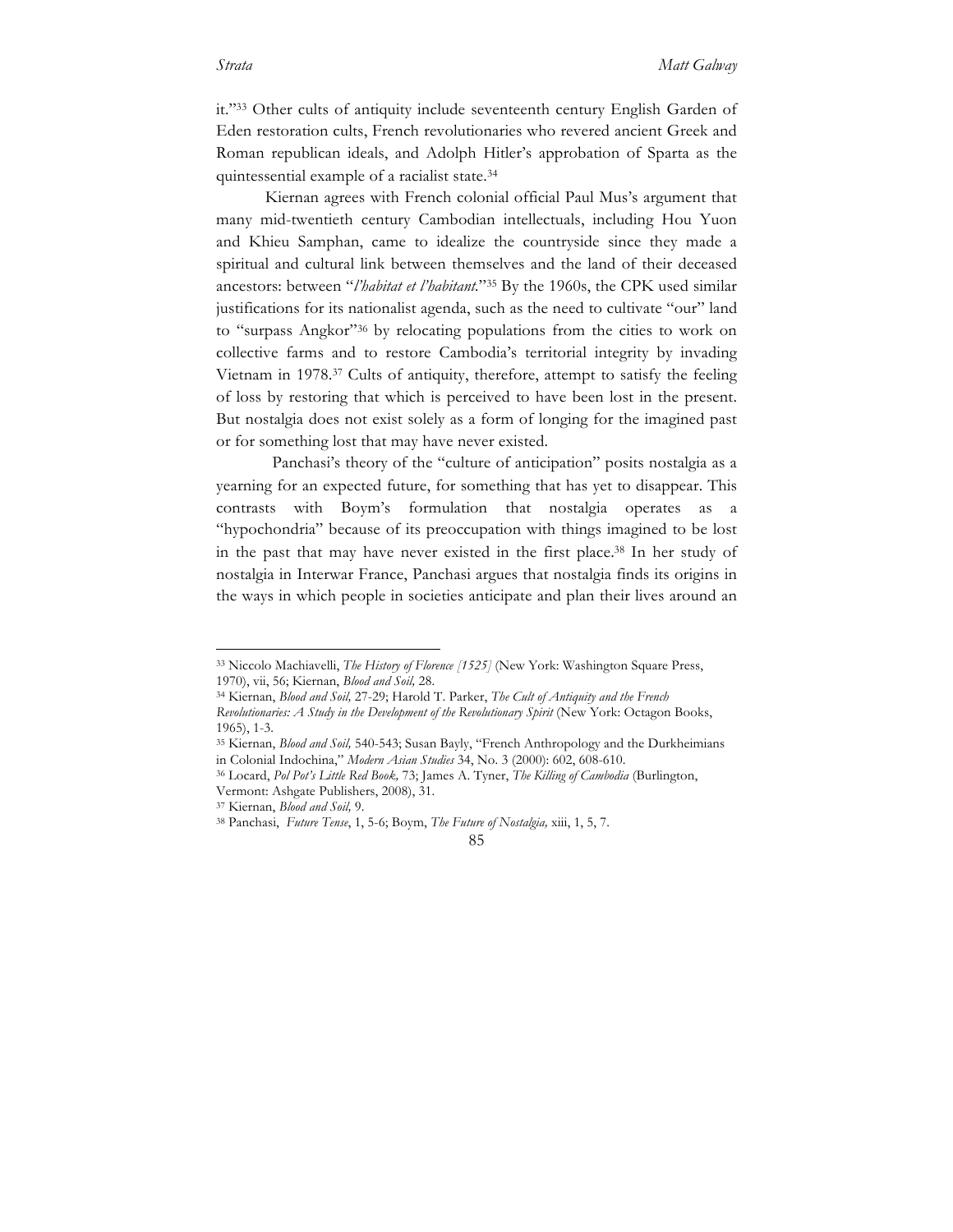expected future.39 This anticipated future "can tell us a great deal about the cultural preoccupations and political perspectives of the present doing the anticipating."40 In Marxist movements, leaders such as Mao followed Marx's axiom that the social revolution "can only create its poetry from the future, not from the past… [it] must let the dead bury their dead."41 Mao and the Khmer intellectuals that he (somewhat) influenced made grandiose promises for prosperous futures during unstable and arduous present contexts. In particular, Mao promised to make the world anew—to abolish the old and to build an entirely different kind of society.42 This line of thinking became a central claim and core belief of his radical imagination, particularly in his essay "On New Democracy,"43 in which nostalgia is "generated in advance of loss as well as its wake."44 A more detailed exploration of the distinctions between Mao's Marxist forward-looking nostalgia and the CPK's backward-looking nostalgia highlights the fact that the two nationalisms, although related, were in fact fundamentally different.

# **"We Want to Build a New China": The Culture of Anticipation and Mao's Marxism**

"What we want to get rid of is the old colonial, semi-feudal and semi-feudal politics and economy and the old culture in their service. And what we want to build up is their *direct opposite,* i.e., the new politics, the new economy and the new culture of the Chinese nation.—Mao Zedong, "On New Democracy" (1940) <sup>45</sup>

 <sup>39</sup> Panchasi, *Future Tense*, 162.

<sup>40</sup> Panchasi, *Future Tense*, 4.

<sup>41</sup> Karl Marx, "The Eighteenth Brumaire of Louis Bonaparte," in *Karl Marx Surveys from Exile: Political Writings, Volume 2.* (Harmondsworth: Penguin, 1992), 149. Marx states that the nineteenth century revolution "cannot begin its own work until it has sloughed off all its superstitious regard for the past."

<sup>42</sup> Mao Zedong, "On New Democracy," *Selected Works, Vol. II*, 340.

<sup>43</sup> Bonnett, *Left in the Past,* 22.

<sup>44</sup> Panchasi, *Future Tense,*162.

<sup>45</sup> Mao Zedong, "On New Democracy," *Selected Works, Vol. II*, 340. Emphasis added.

<sup>86</sup>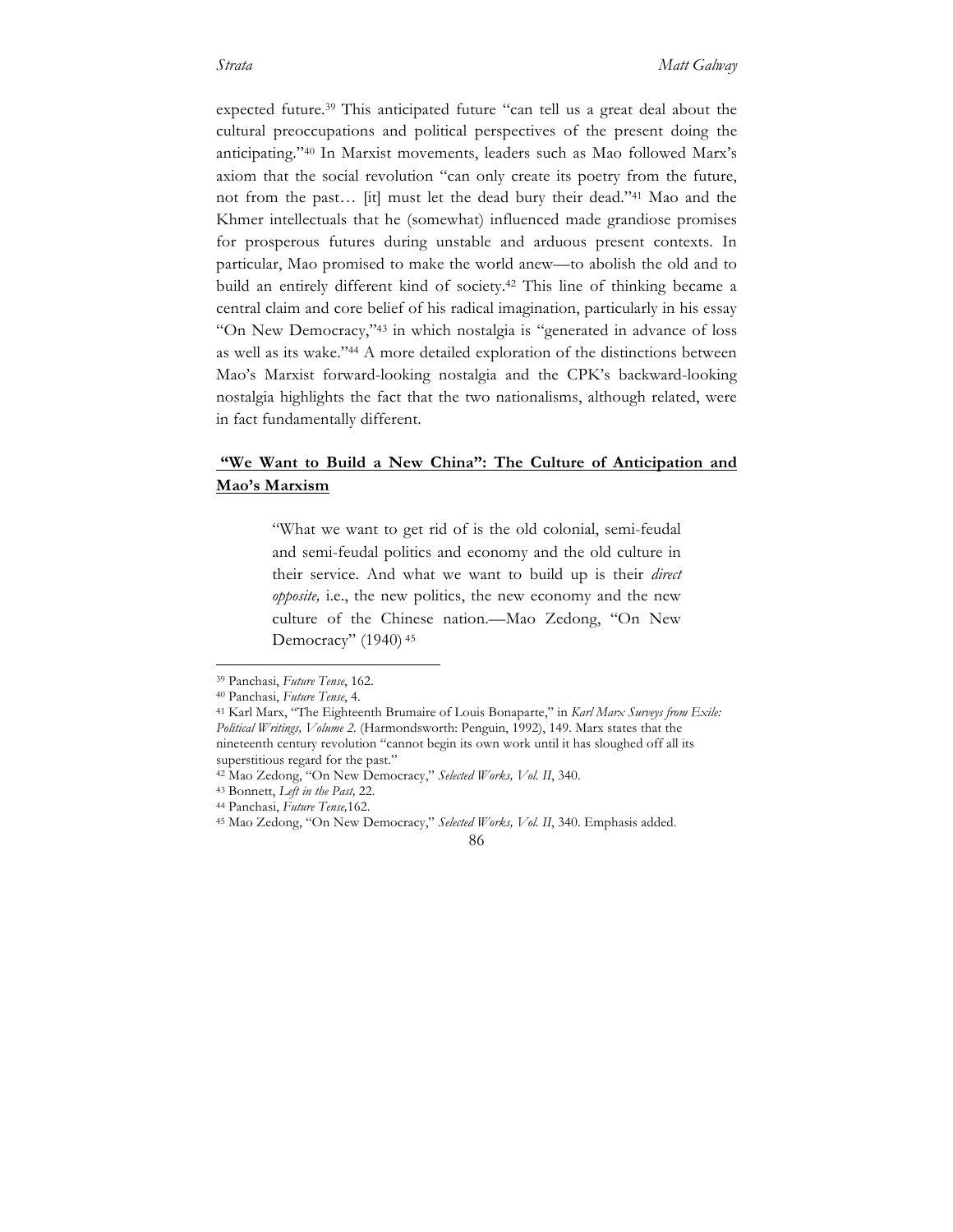In 1920, Mao Zedong declared himself to be "in theory and to some extent in action, a Marxist." He drew his concepts of history and will from Marx's writings to formulate his "Analysis of the Classes in Chinese Society" (1926) and "Report on an Investigation of the Peasant Movement in Hunan" (1927).46 In these essays, Mao assessed the status of China's various classes and concluded that the proletariat and peasantry possessed the greatest revolutionary potential to reverse China's negative historical trends.47 Mao's appraisal of China's classes inspired his most influential works ten years later during the Second Sino-Japanese War (1937-1945), a period many scholars of China refer to as the "Yenan Period" (1936-1948).48

The Japanese intrusion and subsequent victories in Northern China signaled to Mao Zedong the ultimate failure of China's old culture and society. The Chinese leader advocated in his infamous essay "On New Democracy" (1940) that China needed to make drastic socio-cultural changes to reverse its prostrate situation. In the highly influential paper, Mao developed many of the ideas that he had proposed in earlier essays such as "On Practice"49 (July 1937) and "On Contradiction"50 (August 1937), making "On New

 <sup>46</sup> Maurice Meisner, *Mao Zedong: A Political and Intellectual Portrait* (Cambridge: Polity, 2007), 25; Arif Dirlik, *The Origins of the Chinese Communist Party* (Oxford: Oxford University Press, 1989), 209-212.

<sup>47</sup> Mao Zedong, "Analysis of the Classes in Chinese Society," in *Selected Works Vol. I,* 13-22; Mao Zedong, "Report on an Investigation of the Peasant Movement in Hunan," in *Selected Works Vol. I,* 25-62. See also Nick Knight, *Mao Zedong on Dialectical Materialism: Writings on Philosophy* (Armonk, New York: M.E. Sharpe, 1990), 44-47; Mark Selden, *The Yenan Way*  (Cambridge, Massachusetts: Harvard University Press, 1971), 121-136.

<sup>48</sup> Yenan Period (1936-1948): The period between the Chinese Civil War (1927-1950) and the Second Sino-Japanese War (1937-1948) when Mao Zedong consolidated his ideology as the Party's guide to action. See Selden, *The Yenan Way*, 79-94, 121-136 (New Democracy), 177; Dirlik, *Marxism,* 78-86; Raymond F. Wylie, "Mao Zedong, Chen Po-ta and the 'Sinification of Marxism," *The China Quarterly* 79, No.1, (September 1979): 447-480.

<sup>49</sup> Mao Zedong, "On Practice," in *Selected Works Vol. I,* 295-310. See also Nick Knight, *Mao Zedong on Dialectical Materialism: Writings on Philosophy* (Armonk, New York: M.E. Sharpe, 1990), 44-47. As Knight argues, Mao regarded Marxism as more than an "abstract body of principles, and *On Contradiction* and *On Practice* provide plentiful evidence of his attempt to integrate these [Marxian] principles with the concrete realities of the Chinese Revolution." Quote from page 44.

<sup>50</sup> Mao Zedong, "On Contradiction," in *Selected Works Vol. I,* 311-345. See also Nick Knight, *Mao Zedong on Dialectical Materialism*, 44-47; Dirlik, *Marxism,* 77. Dirlik states that "On Practice"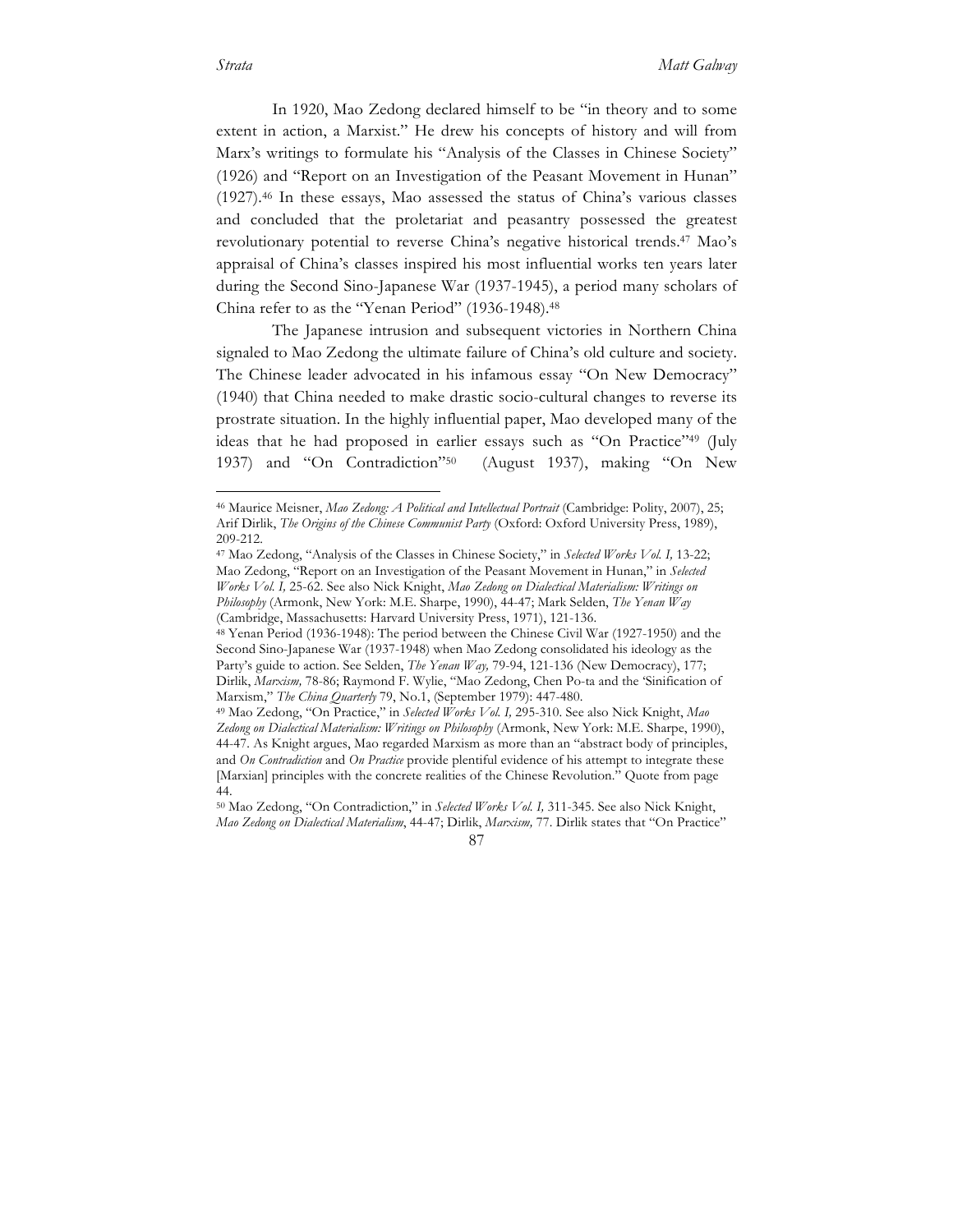Democracy" the culmination of his careful assessment of China's historical situation. As historian Arif Dirlik states, "On New Democracy" represents the "classic formulation of the premises of Chinese Marxism"<sup>51</sup> and, therefore, is a "foundational national text" since it formed the very foundation of Mao Zedong's thought (Sinified Marxism, or Maoism). By applying Roxanne Panchasi's "culture of anticipation" theory to Mao's Marxism – particularly to "On New Democracy" since it encapsulates the nationalist vision that Mao set forth in his speech at the Sixth Plenum in 1938 (the "Sinification of Marxism") – the Chinese leader's nationalist vision based on a nostalgic, anticipated future for China that necessitated a complete break from its past culture and society becomes apparent.

Panchasi argues that societies often "engaged in radical social and political experiments…[which] drew on national histories while planning revolutionary futures."52 Mao Zedong's "Sinification of Marxism" provides an example of a radical social and political experiment that drew on China's historical situation to plan its anticipated prosperous future. According to Dirlik, Sinification was politically successful since it "articulated in its structure the problematic of this historical situation, which was to recast Marxism in a global perspective with consequences that were not just political but theoretical as well."53 Sinification, the Chinese Chairman announced, was the blending of Marxian universals with the "concrete historical practice of the Chinese revolution" to suit the country's unique historical experience, struggle, and culture (termed by Mao as its "peculiarities").<sup>54</sup> He explains the process of Sinification in "On New Democracy":

#### 88

and "On Contradiction" are "commonly recognized as the most important efforts on Mao's part to formulate systematically the abstract principles underlying his revolutionary practice; and an evaluation of these principles with reference to Marxist theory, with particular attention to the contradictions they were to bequeath to revolutionary China—and to the unfolding of Marxism." Quote from Dirlik, *Marxism,* 77.

<sup>51</sup> Dirlik, *Marxism,* 79.

<sup>52</sup> Panchasi, *Future Tense,* 8.

<sup>53</sup> Dirlik, *Marxism,* 78.

<sup>54</sup> Mao Zedong, "On New Democracy," in *Selected Works, Vol. II*, 380-381, Knight, *Mao Zedong,*  44-47. For example, Mao used the traditional Chinese saying "相反相成" (*xiangfan xiangcheng*: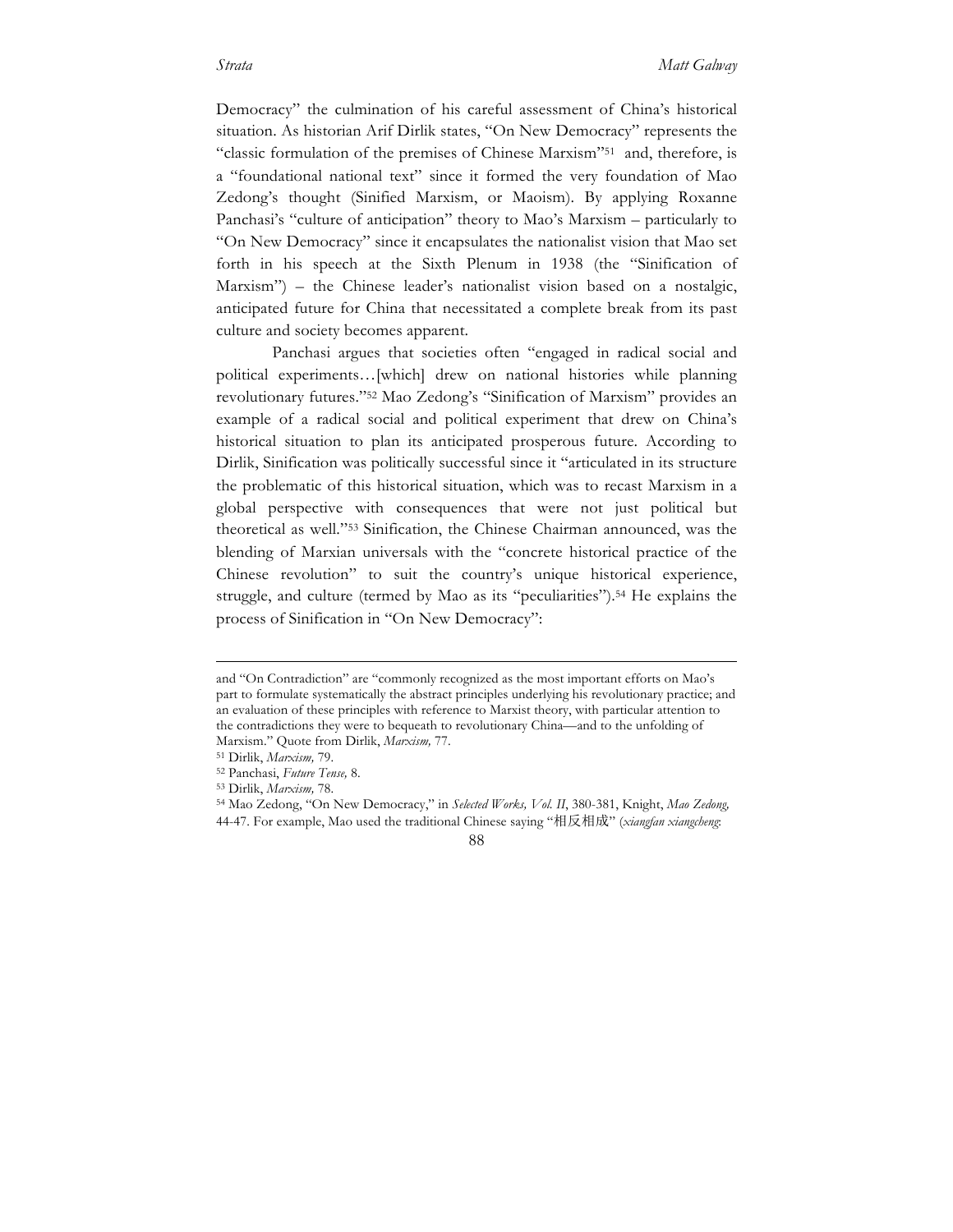in applying Marxism to China, Chinese Communists must fully and properly integrate the universal truth of Marxism with the concrete practice of the Chinese revolution, or in other words, the universal truth of Marxism must be combined with specific national characteristics and acquire a definite national form if it is to be useful, and in no circumstances can it be applied subjectively as a mere formula.55

Mao thus wanted to maintain the central Marxist features<sup>56</sup> and combine them with Chinese national forms.<sup>57</sup> He believed that there was "only concrete Marxism,"58 which he defined as Marxism that has "taken a national form and… applied to the concrete struggle in the concrete conditions prevailing in China."59 However, Mao made it clear that China's struggle was part of a worldwide revolution against capitalism in which national liberation was the primary goal for the revolution. The concepts of "new nation" and "new culture" were necessary means to achieve this end.60 The ideas Mao Zedong put forward in "On New Democracy" provided the "the spark that started a prairie fire"61 of anti-colonial movements throughout the Third World and

(Cambridge: Cambridge University Press, 2010), 96.

<sup>59</sup> Schram, *The Political,* 172.

 $\overline{a}$ 

things that oppose each other also complement each other), which shows an effort to blend China's particularities with Marx's universality.

<sup>55</sup> Mao Zedong, "On New Democracy," in *Selected Works, Volume II.* 380-381.

<sup>56</sup> Marxist features: the materialist concept of history (conflict between social classes), critique

of capitalism's exploitation of the urban proletariat, and the theory of a proletarian revolution. 57 Prasenjit Duara, Rescuing History from the Nation: questioning Narratives of Modern China. (Chicago: University of Chicago Press, 1995) 190-192; Hans Van de Ven, "War, Cosmopolitanism, and Authority: Mao from 1937 to 1956," in *A Critical Introduction to Mao,* Tim Cheek ed.,

<sup>58</sup> Stuart Schram, *The Political Thought of Mao Zedong* (New York: Praeger, 1969), 172. See also Raymond F., "Mao Zedong, Chen Po-ta and the 'Sinification of Marxism," *The China Quarterly* 79, No.1, (September 1979): 471.

<sup>60</sup> Mao Zedong, "On New Democracy," *Selected Works, Vol. II*, 340-347, 369-370, 380-382.

<sup>61</sup> Mao Zedong, "A Single Spark Can Start a Prairie Fire," (5 January 1930)

<sup>[</sup>http://www.marxists.org/reference/archive/mao/selected-works/volume-1/mswv1\_6.htm] (Accessed 10 March 2012).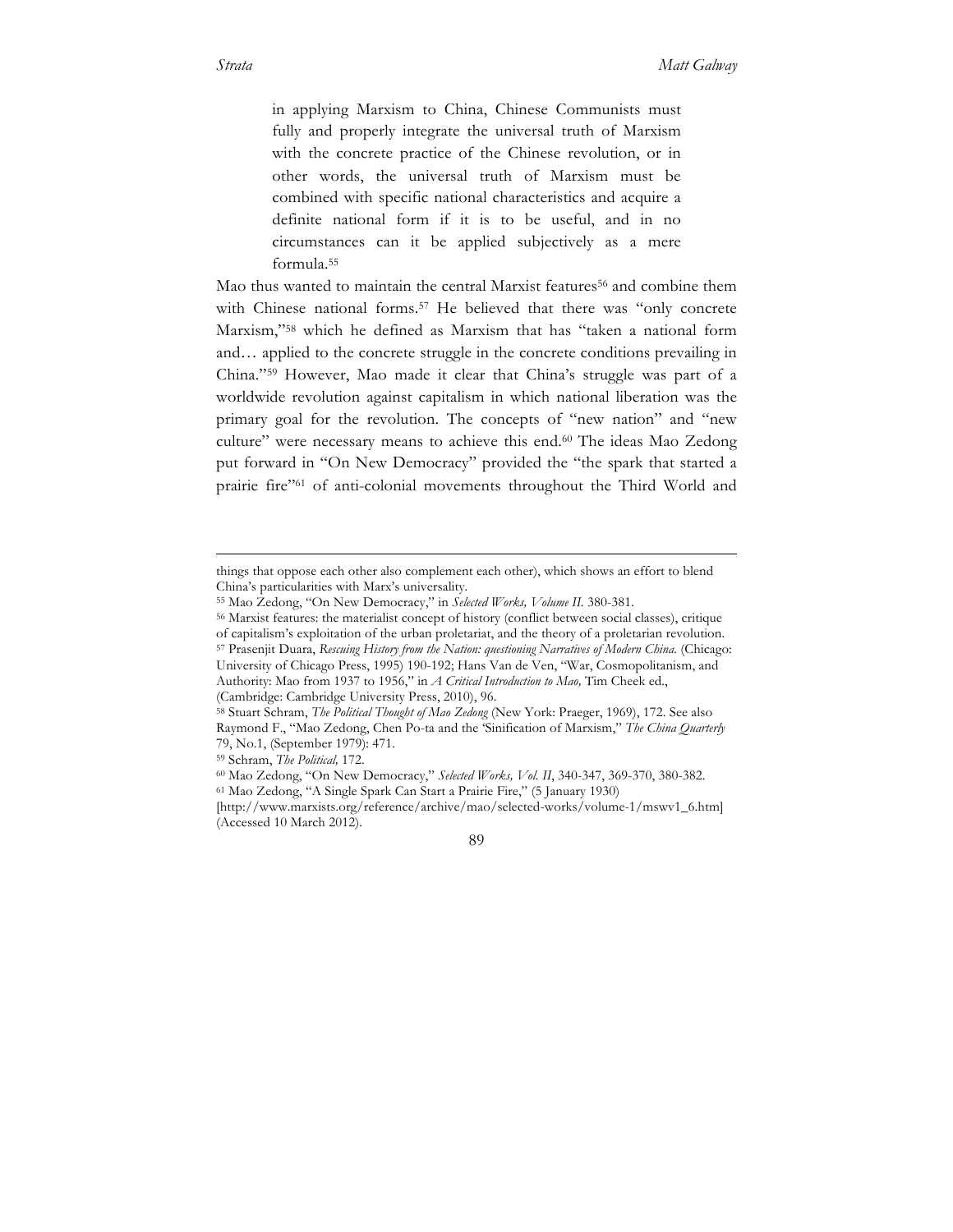"represented a new stage in historical progress appropriate to all societies placed similarly to China in the world."62

Regardless of Mao Zedong's claims in "On New Democracy," there is much debate surrounding his brand of Marxism. Three major Western academic critiques of Mao Zedong's Sinification of Marxism propose different ways of understanding it. The first school – comprised of the first wave of historians of Mao Zedong such as Stuart Schram, Jack Gray, Mark Selden, and Frederic Wakeman – argues that Mao's Sinification placed a strong nationalistic emphasis on China's revolutionary experience. His nationalism was, thus, antithetical to Marxism since it stressed the national over the international.63 The second school, led by early Cold War-era historians Karl Wittfogel and Robert North and Schram's former student Raymond Wylie, contends that Mao Zedong was primarily interested in adapting a Soviet model to China's unique historical context, and that his ultimate goal with Sinification was to assert his power atop the CCP hierarchy.64 The first school is correct to address Mao's nationalism, but a closer reading of his works shows that he certainly did not raise China above the internationalist struggle against capitalism and imperialism.65 The second school's assertion that Mao's "Sinification" was an adapted Soviet model appears tenable given the CCP's close relationship with the Soviets and its participation in the Comintern.<sup>66</sup>As Meisner states, however, the relationship between Stalin and Mao was very heated from as early as 1927, as Mao's meteoric rise to the top of the

<sup>63</sup> Stuart Schram, *The Political Thought of Mao Zedong* (New York: Praeger, 1969), 112-116; Jack Gray, *Mao Tse-tung* (London: Lutterworth Press, 1973), 41; Selden, *The Yenan Way,* 119-120, 191. Wakeman and Gray suggest that Mao "wished to *temper* the universal theory of Marxism" to fit the "very different circumstances of China." See Jack Gray, "Mao in Perspective," *China Quarterly* 187(September 2006): 669-673; Frederic E. Wakeman, *History and Will: Philosophical Perspectives on Mao Zedong Thought* (Berkeley, California: University of California Press, 1973) 195- 205, 291.

 <sup>62</sup> Dirlik, *Marxism,* 118.

<sup>64</sup> Robert C. North, *Moscow and Chinese Communists* (Stanford: Stanford University Press, 1963), 193; Karl A. Wittfogel, "The Influence of Leninism-Stalinism on China," *Annals of the American Academy of Political and Social Science* 277, Report on China (September 1951): 22-34; Wylie, "Mao Zedong," 463.

<sup>65</sup> Mao Zedong, "On New Democracy," in *Selected Works Vol. II,* 342-347, 351-352. 66 Meisner, *Mao Zedong…,* 52-54.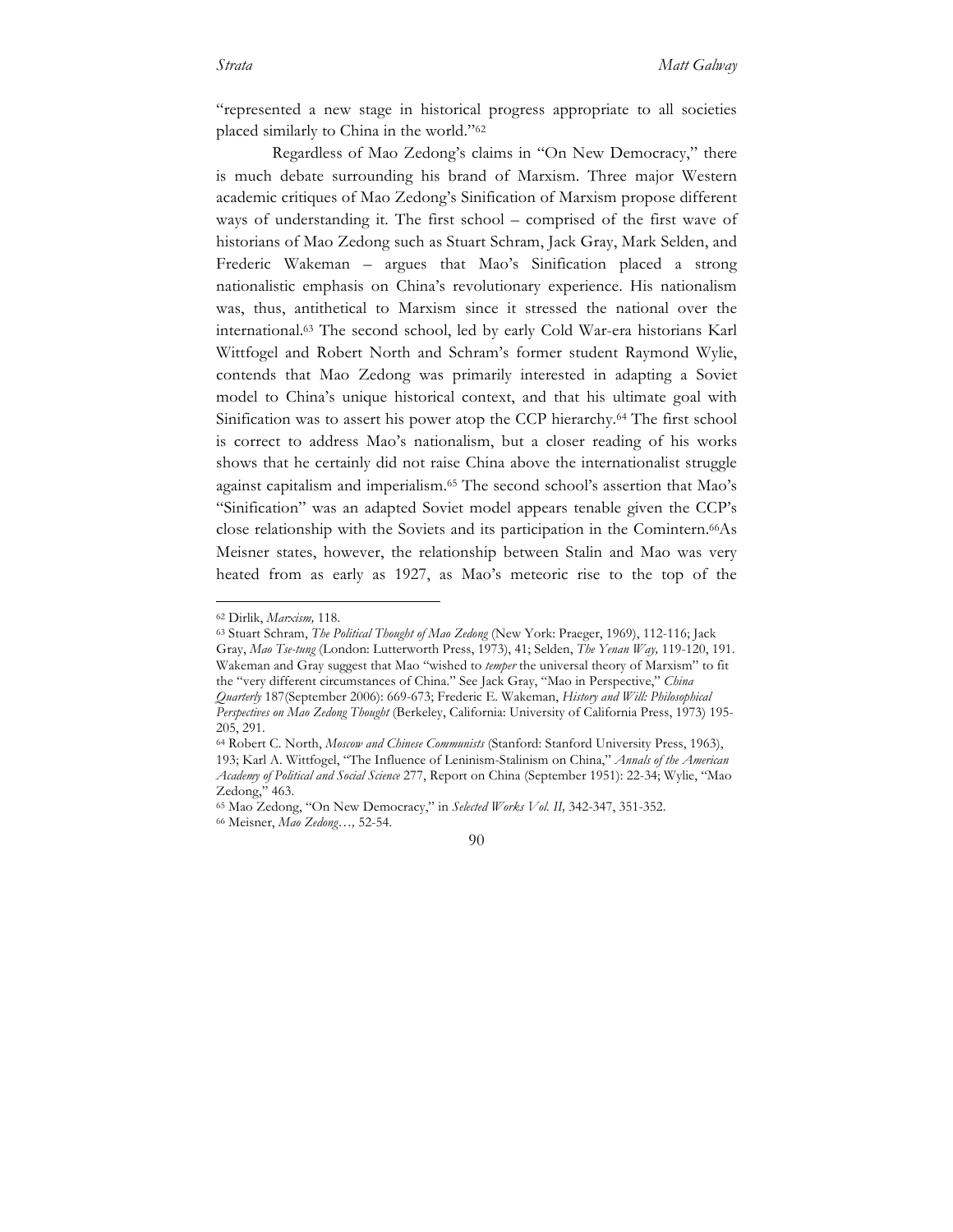Communist Party hierarchy came "in direct conflict with CCP factions backed by Stalin."67 Lee Feigon supports this claim, stating that Mao realized that "he had made a mistake in trying to follow a Soviet model for China" and spent "two decades of his life trying to tear China away from the Soviet road."68 Mao broke with the "consensus politics of the Stalinists" to weaken the heavily bureaucratic Party, which the pro-Russian Returned Scholars used as a device to dictate the CCP's direction.<sup>69</sup>

If Mao's Sinification was neither a nationalistic deviation from Marxism nor an adapted Soviet model, what was Mao's version of Marxism? A third perspective, which Nick Knight and Dirlik support—and which this paper holds as the most accurate assessment—asserts that Mao attempted to "establish a formula by which a universal theory such as Marxism could be utilized in a particular national context and culture *without abandoning the universality of that theory.*"<sup>70</sup> Dirlik asserts that of "all the innovations that have been claimed for Mao's Marxism, none is as fundamental, or as far-reaching in its applications, as its 'Sinification of Marxism,' [which]… represents a local or vernacular version of a universal Marxism [that] was very much a product of the globalization of Marxism outside Europe."71 Some essential components of his ideology that Mao described in "On New Democracy" include a hard stance against "single step socialism," a belief that all classes must play a role (inclusionary vs. exclusionary politics) in China's future, and the promotion of democratic centralism irrespective of sex, creed, property or education.<sup>72</sup> Mao's Sinification was thus not a question of elevating Chinese peculiarities above Marxian universals, although Mao's nationalism is certainly apparent in

 <sup>67</sup> Meisner, *Mao Zedong…,* 52-54, 82, 100.

<sup>68</sup> Lee Feigon, *Mao: A Reinterpretation* (Chicago: Ivan R. Dee, 2002), 11.

<sup>69</sup> Feigon, *Mao,*182-183. 70 Knight, *Mao Zedong on Dialectical Materialism,* 44-47; Nick Knight, *Marxist Philosophy in China: From Qu Qiubai to Mao Zedong, 1923-1945* (Dordrecht, the Netherlands: Springer, 2005), 102-109, 165-169; Nick Knight, *Re-thinking Mao: Explorations in Mao Zedong's Thought* (Lanham, Maryland: Rowman & Littlefield, 2007), 197-216; Nick Knight, "The Form of Mao Zedong's 'Sinification of Marxism'," *The Australian Journal of Chinese Affairs,* No. 9 (January 1983):18.

<sup>71</sup> Dirlik, *Marxism,*79. See also Knight, "The Form," 20; Knight, "Mao Zedong and the 'Sinification of Marxism'," 85.

<sup>72</sup> Mao Zedong, "On New Democracy," in *Selected Works, Vol. II*, 342-352.

<sup>91</sup>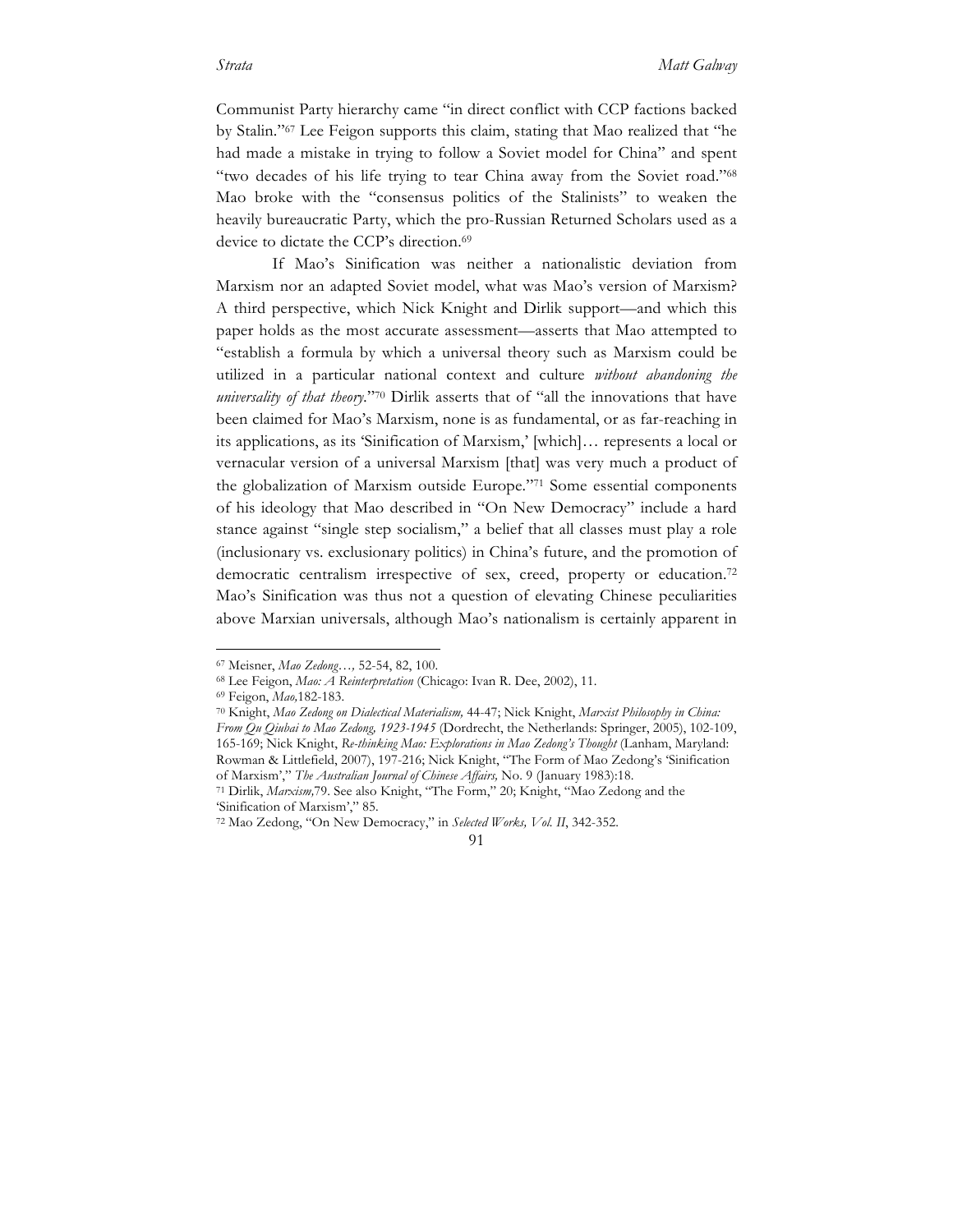"On New Democracy." Rather, Mao's variant was Marxism's ideological endpoint: it was the step toward becoming a complete ideology whereby the particular (China) worked in concert with the universal (Marxism).73

A central feature of Panchasi's theory of the "culture of anticipation" is that the "cultural imaginary of 'the future' was linked to past experience and to the traces of that experience in the present."74 Mao asserted in "On New Democracy" that he wanted to "change a China that is politically oppressed and economically exploited into a China that is politically free and economically prosperous."75 His vision for China first took shape in his essay "On Contradiction," in which he states that the "old process"—with its constituent opposites—must give way to the new process, which "begins its own history of the development of contradictions."76 By the time Mao penned "On New Democracy," he had further developed what he meant by "the old," which he felt hindered various aspects of Chinese society. Mao stated that China's

> new political, economic and cultural forces are all revolutionary forces which are opposed to the old politics… [which] are composed of two parts, one being China's own semi-feudal politics, economy and culture, and the other, the politics, economy and culture of imperialism, with the latter heading the alliance...[b]oth are bad and should be *completely destroyed…* [since] the struggle between the new and old in Chinese society is a struggle between the new forces of the people (the various revolutionary classes) and the old forces of imperialism and the feudal class… between revolution and counter-revolution.77

Mao thus decries the "olds" still present in society; his hatred of China's backward past and the vestiges of feudalism and "old culture"

 <sup>73</sup> Mao Zedong, "On New Democracy," in *Selected Works, Vol. II*, 380-381; Knight, "Mao Zedong and the 'Sinification of Marxism'," 86.

<sup>74</sup> Panchasi, *Future Tense,* 6.

<sup>75</sup> Mao Zedong, "On New Democracy," in *Selected Works, Vol. II*, 340.

<sup>76</sup> Mao Zedong, "On Contradiction," in *Selected Works Vol. I,* 318.

<sup>77</sup> Mao Zedong, "On New Democracy," in *Selected Works, Vol. II*, 370.

<sup>92</sup>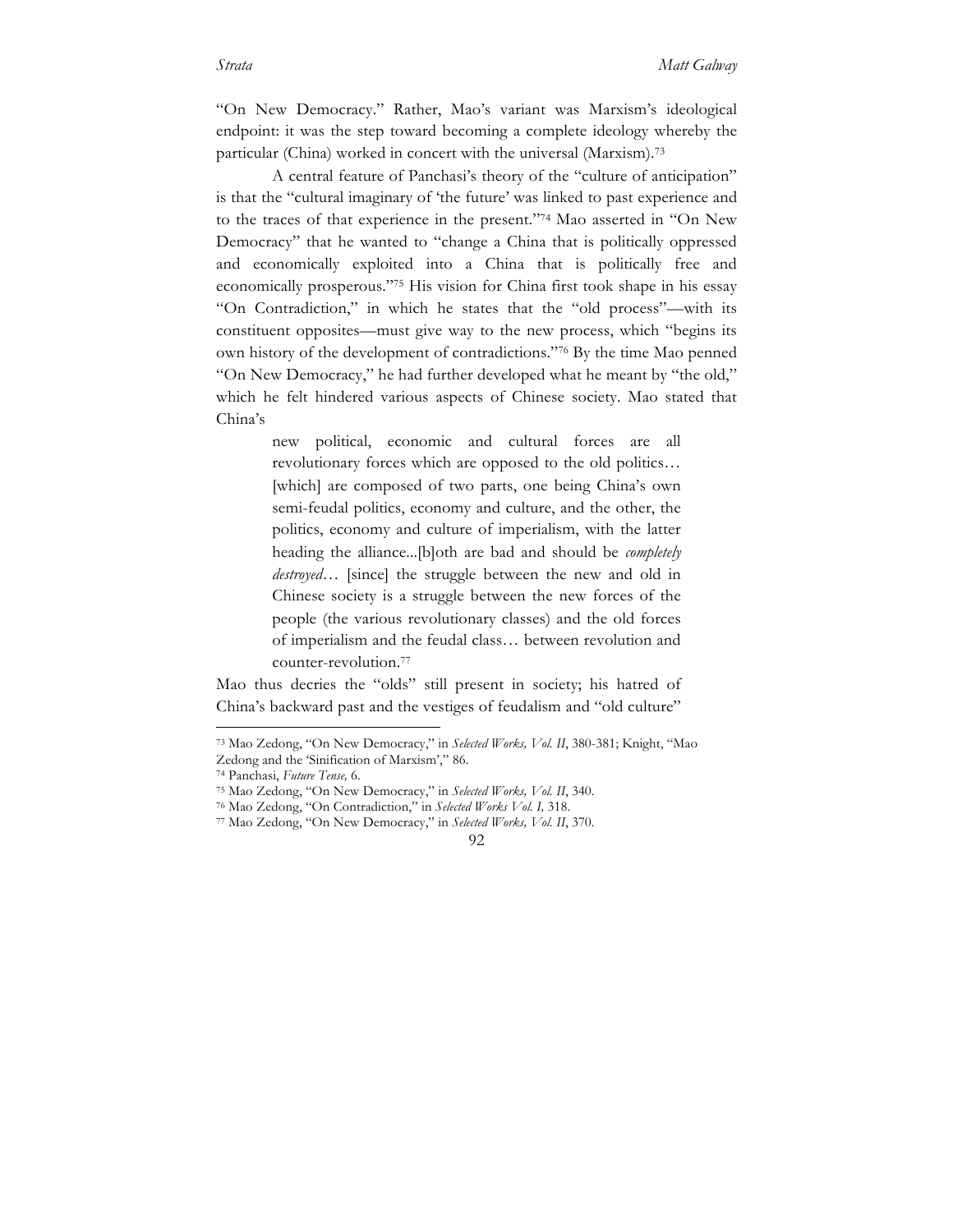that were the primary targets of the Great Proletarian Cultural Revolution of the 1960s and early 1970s. Mao's future communist state was "a modern nation-state [that] was far more powerful than its traditional counterpart."78 It needed to be an industrialized country guided by the leadership of the proletariat, and an active member of the international fight against the oppressive forces of capitalism, instead of the isolated, insular politics of old China.79 For the Chinese Chairman, the new democratic culture he intended to cultivate for his anticipated China required an absolute break from the old "imperialist and semi-feudal culture" of China's past.<sup>80</sup>

Another major aspect of Panchasi's "culture of anticipation" concerns the "strictest opposition between past and future, backward and forward."81 For Mao, China could not move forward if its culture was stuck in the backward society and culture of the past. He believed that China's past and present culture, which was kept alive "by a number of Chinese who have lost all sense of shame" and by "those who advocate the worship of Confucius," presented a major obstacle for his vision. The Chairman stated his interest in fostering a "new culture" in China in the following passage:

> China also has a semi-feudal culture which reflects her semifeudal politics and economy, and whose exponents include all those who advocate the worship of Confucius, the study of the Confucian canon, the old ethical code and the old ideas in opposition to the *new* culture and *new* ideas. Imperialist culture and semi-feudal culture are devoted brothers and have formed a reactionary cultural alliance against China's *new*  culture. This kind of reactionary culture… must be swept away. Unless it is swept away, no *new* culture of any kind can

 <sup>78</sup> Meisner, *Mao Zedong,* 110; Mao Zedong, "On New Democracy," in *Selected Works, Vol. II*, 371-378. 79 Mao Zedong, "On New Democracy," in *Selected Works, Vol. II*, 340-342, 344, 353, 367. On

Mao's position on self-reliance, see Mao Zedong, "We Must Learn to Do Economic Work (1945)," in *Selected Works, Vol. III*, 241.

<sup>80</sup> Mao Zedong, "On New Democracy," in *Selected Works, Vol. II*, 369-70.

<sup>81</sup> Panchasi, *Future Tense,* 8.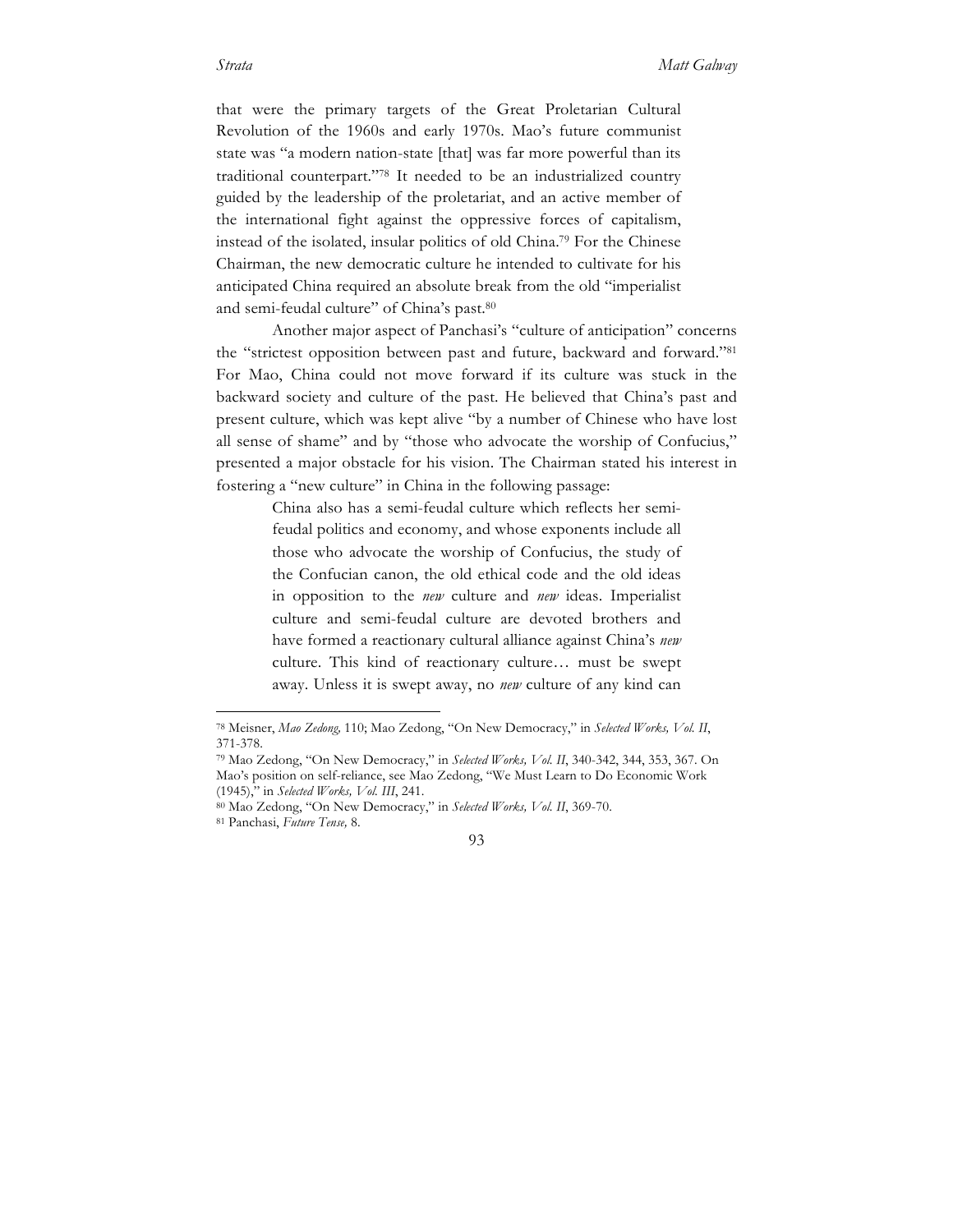be built up. There is no construction without destruction, no flowing without damming, and no motion without rest; the two are locked in a life-and-death struggle.82

Mao therefore believed that China's "fine old culture" was a major impediment to his anticipated "enlightened and progressive China under the sway of a *new culture.*"83 His desire was to "build a *new China…*in the cultural sphere [and] to build a *new* Chinese national culture*.*"84 China's future, thus, had to make a clean break from the society, politics, and culture of the country's past. In the Khmer intellectuals' "foundational national texts," Mao Zedong's rhetorical influence is evident, but the content reflects a muchinverted version of his ideology.

## **"We Were Already Advanced": The Cult of Antiquity and Democratic Kampuchea's Foundational National Documents**

As we study Cambodian civilization, art and architecture, we realize that the Cambodian people have always been hardworking, active, creative, and skilled. As we look to Angkor, the Angkor Thom temple and the surrounding areas, we are struck by the fact that the whole area was a large city crisscrossed with straight roads and canals in a magnificent system… flawlessly planned and built with great precision and care… However, since our Cambodian nation and people have been regularly subject to imperialist aggression, the civilization, culture, art and architecture faded out… [Now] on the basis of our traditions, we are again blending tradition with science… matching the nation's traditions with modern science. Our people are now in the process of

 <sup>82</sup> Mao Zedong, "On New Democracy," in *Selected Works, Vol. II*, 369.

<sup>83</sup> Mao Zedong, "On New Democracy," in *Selected Works, Vol. II*, 381.

<sup>84</sup> Mao Zedong, "On New Democracy," in *Selected Works, Vol. II*, 340.

<sup>94</sup>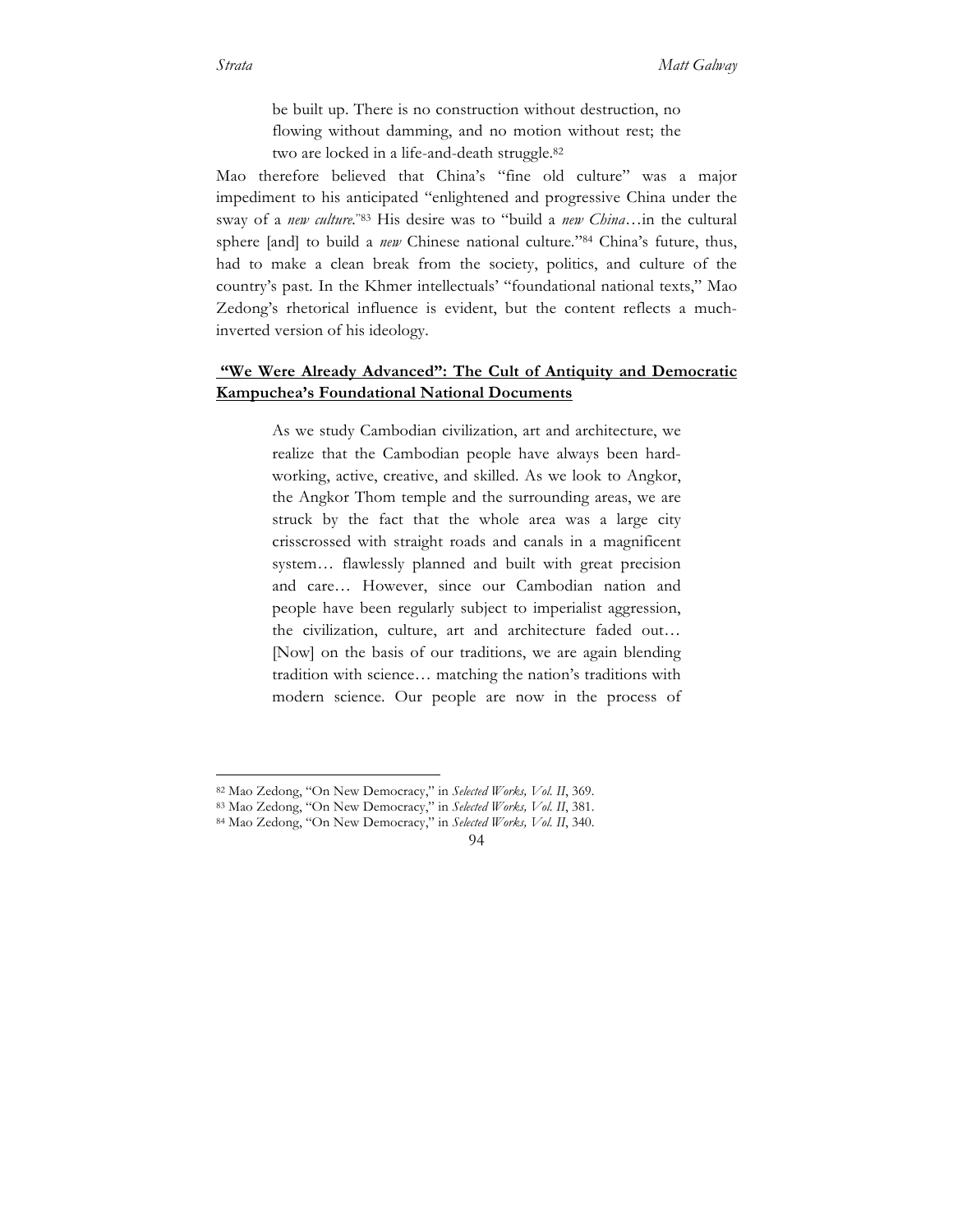building a new Cambodia. – Pol Pot, *Radio Phnom Penh Broadcast, 197885*

On 17 April 1975, the Cambodian communist guerrillas marched victoriously into Cambodia's capital, Phnom Penh, where they celebrated the end of the oppressive US-backed Lon Nol regime.<sup>86</sup> After fifteen years of civil war, the CPK seized power and immediately put its policies of social change into action. The radical regime forcefully evacuated all cities, repatriated the entire population to the countryside, and began the implementation of its radical development model: year-round rice cultivation, diplomatic isolation, and autarkical development based on pre-colonial modes of production.87 In recent scholarship, historians of Cambodia focus on Pol Pot's later writings, namely his *Long Live the 17th Anniversary* speech, as the standard representation of CPK thought; in doing so, they conveniently describe the millenarian Khmer group as a Maoist Party.88 But Pol Pot does not mention Mao's name or ideology once beyond a single post-mortem speech in 1977, and his *Long* 

95

 <sup>85</sup> Elizabeth Becker, *When the War Was Over: The Voices of Cambodia's Revolution and its People* (New York: Simon and Schuster, 1998), 201.

<sup>86</sup> Kiernan, *Pol Pot Regime*, 15-31; Kiernan, *Blood and Soil,* 546-548.

<sup>87</sup> Kiernan, *Pol Pot Regime,* 57. For evidence of US involvement in the 1970 coup that overthrew Prince Sihanouk (who led from 1953-1970) from power, see Ben Kiernan, "The Impact on Cambodia of the US Intervention in Vietnam," in *The Vietnam War: Vietnamese and American Perspectives.* Jayne S. Werner and Luu Doan Huynh, eds. (New York: M.E. Sharpe, 1993), 219-21. <sup>88</sup> Pol Pot, *Long Live the 17th Anniversary of the Communist Party of Kampuchea: Speech by Pol Pot, Secretary of the Central Committee of the Kampuchean Communist Party*, *29 September 1977*. (Chicago: Liberator Press, 1977); Pol Pot, "Learning from the Political, Ideological and Organizational Experiences in Fulfilling the Party's 1977 Revolutionary Duties in Order to Impel Forward Victoriously the Implementation of 1978 Duties," *Revolutionary Flag,* Special Number, (December-January, 1977-1978), 1-63; Pol Pot, "Learning in Abbreviated Form from the History of the Kampuchean Revolutionary Movement under the Leadership of the Communist Party of Kampuchea," *Revolutionary Flag*, Special Number*,* (October-November, 1977), 93-112; Pol Pot, *Interview du Camarade Pol Pot a la Delegation des Journalistes Yougoslaves en Visite au Kampuchea Democratique, 17 Mars 1978* (Phnom Penh: Departement de la Presse et de l'Information du Ministere des Affaires Etrangeres du Kampuchea Democratique, 1978). For Pol Pot's racialist stance towards the Vietnamese as Cambodia's "hereditary enemy," see Democratic Kampuchea, *Livre Noir: Faits et Preuves des Actes D'Agression et D'Annexion du Vietnam Contre le Kampuchea [Evidences on the Vietnamese Aggression against Democratic Kampuchea*] (Paris: Les Editions de L'Encre, 1979); Pol Pot, "The National Duties of All of Us," *Revolutionary Flag*, No. 7 (July 1978), 1-3, Pol Pot, "Pay Attention to Sweeping Out the Concealed Enemy…," *Revolutionary Flag*, No. 7, (July 1978), 1-6.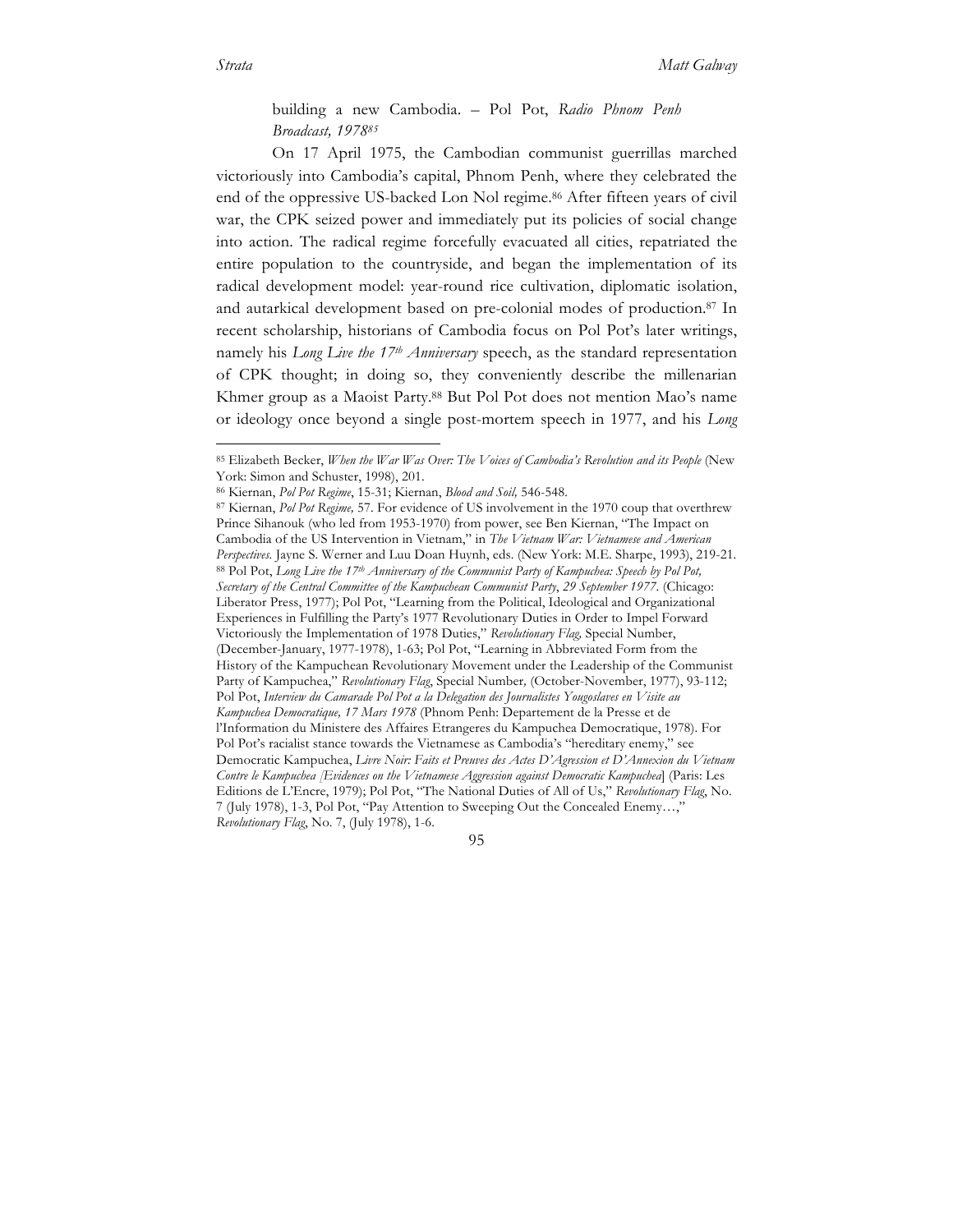*Live* speech came three years after he took power and only at the conclusion of the intra-Party struggle between the hardliners (Pol Pot group) and the moderates (ex-Khmer Issarak nationalists and Sihanouk supporters).89 Where did this radical *Weltanschauung* originate, if Pol Pot's later writings do not adequately represent the inspiration for the Cambodian Party's radical ideology?

The ideas that the Khmer intellectuals Hou Yuon and Khieu Samphan proposed in their doctoral dissertations provided the "theoretical rationale for some of Pol Pot's actions."90 Among the ideas that Hou Yuon and Khieu Samphan presented that inspired CPK policies include isolationism, the evacuation of Cambodia's cities, the abolition of currency, the deference to agricultural production instead of developing Cambodia's industries, and the expulsion of foreigners.91 Hou Yuon's 1955 *La paysannerie du Cambodge et ses projets de modernization* (The Cambodian Peasants and their Prospects for Modernization, 1955) first proposed these ideas, and a few years later served as a major inspiration for his protégé Khieu Samphan. Khieu also

 <sup>89</sup> Pol Pot, "Excerpt from Pol Pot's Speech to a Press Conference in Beijing, September 29, 1977, During his Visit to China," *People's Daily*, (3 October 1977).

<sup>90</sup> Sacha Sher, *Le Kampuchéa des "Khmers rouges" : essai de compréhension d'une tentative de révolution* (Paris: L'Harmattan, 2004), 207; Gough, "Roots," 16-17. On Khieu's impact, see Jackson, "Intellectual Origins," 245-246, 216, 221; Stephen Heder, "Pol Pot and Khieu Samphan," (Working Paper, Clayton, Australia: Monash University Centre of Southeast Asian Studies, 1991), 2; Jackson, "Intellectual Origins," 245-246; William Willmott, "Analytical Errors of the Kampuchean Communist Movement," *Pacific Affairs* (Summer 1981):, 212, 216, 221; Frieson, "The Political Nature of Democratic Kampuchea," 422-423; Kiernan, *How Pol Pot,* 198; Tyner, *The Killing of Cambodia,*113. Skeptics of this view include early post-CPK historians of Cambodia, namely Michael Vickery and Laura Summers, who assert that Khieu's alternative path to development was "specifically not revolutionary" and his solutions were reformist yet relatively un-radical. Ben Kiernan, meanwhile, argues that Khieu's dissertation was "something of a blueprint for the new [Sihanouk] government" in the 1960s, which explains why Summers believes that Khieu attempted to apply some of the solutions he proposed while he Secretary of State for Commerce under the Sihanouk government. See Michael Vickery, *Cambodia: 1975- 1978* (Boston, Massachusetts: South End Press, 1984), 266-267; Laura Summers' Introduction to Khieu Samphan, 1-3; Laura Summers, "Democratic Kampuchea," in *Marxist Governments: A World Survey,* Bogdan Szajkowski, ed. (London: MacMillan, 1982), 12.

<sup>91</sup> Kiernan, *The Pol Pot Regime…,* 391, 443-444, Ben Kiernan*, How Pol Pot Came to Power* (New Haven: Yale University Press, 1985), 416-417. See also Hu Nim, *Chamlaiy Hu Nim* [Confession of Hu Nim], confession in Tuol Sleng prison, 28 May and 16 June, 1977.

<sup>96</sup>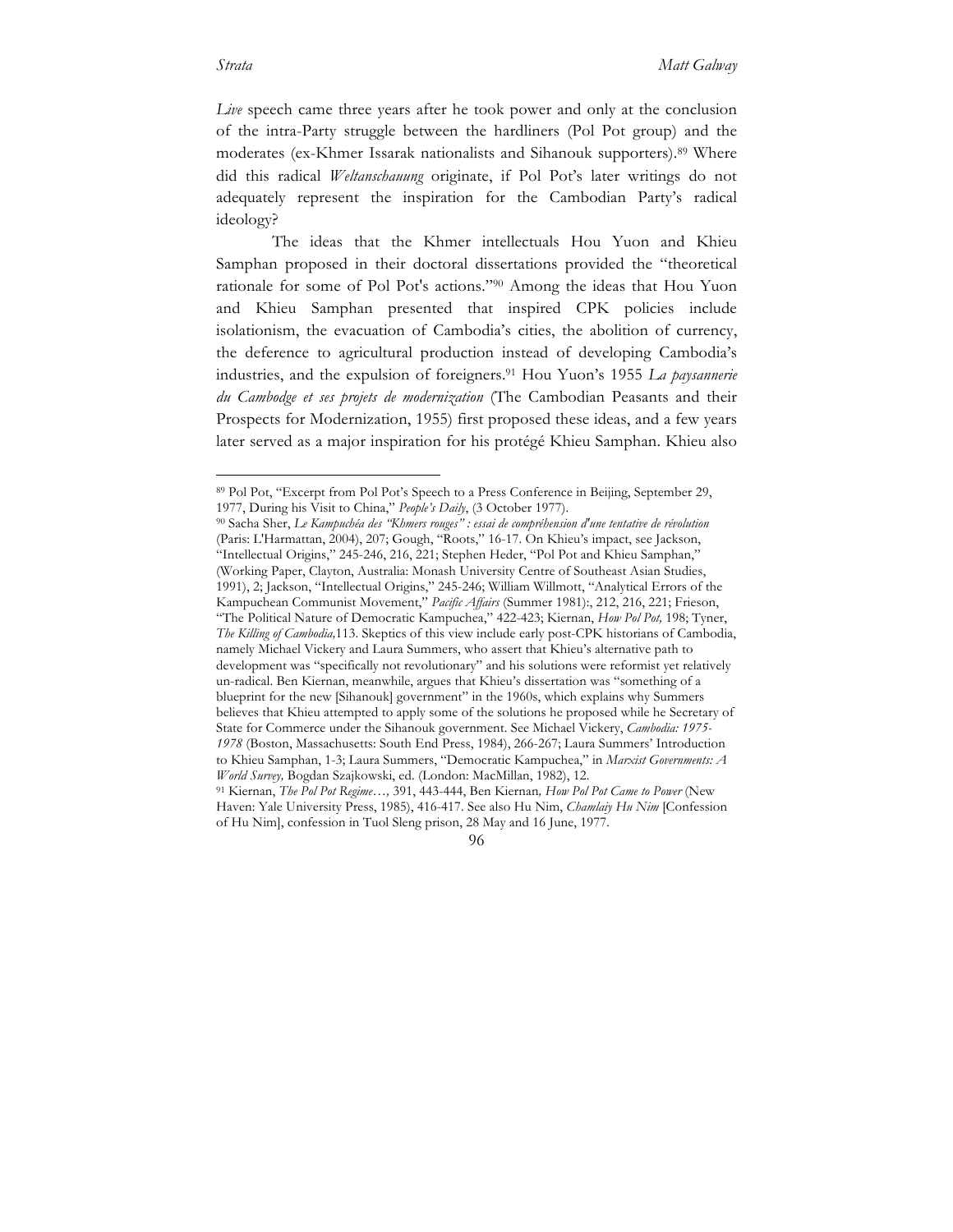wrote a highly influential dissertation (1959 *L'economie du Cambodge et ses problemes d'industrialisation—*Cambodia's Economy and Problems of Industrialization) and drew many of his ideas from Hou's earlier work to propose an even more radical development course for Cambodia.92 A close examination of these "foundational national texts" reveals that the Khmer intellectuals' ideas, which betray a longing for an imagined pre-colonial rural life, are more in line with Kiernan's "cult of antiquity" than with the futureobsessed nature of Maoism.93 At first glance, the dissertations by Hou and Khieu present very fair and Maoist-influenced assessments of Cambodia's economic problems and the difficulties that the country faced in its postcolonial aftermath.94 Khieu's dissertation particularly echoes Maoist ideas, especially due in large part to *dependencia* theorist Samir Amin's influence. <sup>95</sup> The Cambodian students' linguistic homages to Mao's works, however, did not equal mimicry of content. The Khmer intellectuals did not propose a total break from the past and instead called for the restoration of old, pre-colonial socioeconomic modes of development. Their preoccupation with restoring a lost utopia that they imagined had existed in pre-colonial Cambodia reveals an inversion of Mao's ideas. By focusing on three central themes of Kiernan's "cult of antiquity" theory—the removal of outsiders, the restoration of a "lost utopia" in the present, and the rise of a "cult of cultivation" mentality where agricultural work represents a symbol of lost power—one can see that Mao's ideas provided little more than a rhetorical influence on the Cambodians' theses.

 <sup>92</sup> Khieu Samphan references Hou Yuon's dissertation on numerous occasion in his own doctoral thesis, and lists Hou's work in his bibliography.

<sup>93</sup> Kiernan, *How Pol Pot,* 119; Penny Edwards, *Cambodge*, 251; Philip Short, *Pol Pot: The History of a Nightmare* (London: John Murray, 2004), 64, 70-72. See also Serge Thion, "The Cambodian Idea of Revolution," in *Revolution and its Aftermath in Kampuchea: Eight Essays*, David Chandler and Ben Kiernan eds., (New Haven: Yale University Southeast Asia Studies, 1983), 21; Sher, *Le Kampuchéa des "Khmers rouges",* 207.

<sup>94</sup> Mao Zedong, "Analysis of the Classes in Chinese Society," in *Selected Works Vol. I,* 13-22. <sup>95</sup> Khieu Samphan, *Cambodia's Economy,* 11; Karl D. Jackson, "Intellectual Origins," 245; Short, *Pol Pot,*" 64, 70-72. Samir Amin is an Egyptian economist, Maoist, and author of *L'avenir du Maoïsme*. See Karl D. Jackson, "Intellectual Origins," 241, 244-246; Gough, "Roots," 16-19. For instance, both Hou and Khieu describe Cambodia as a semi-feudal and semi-colonial country.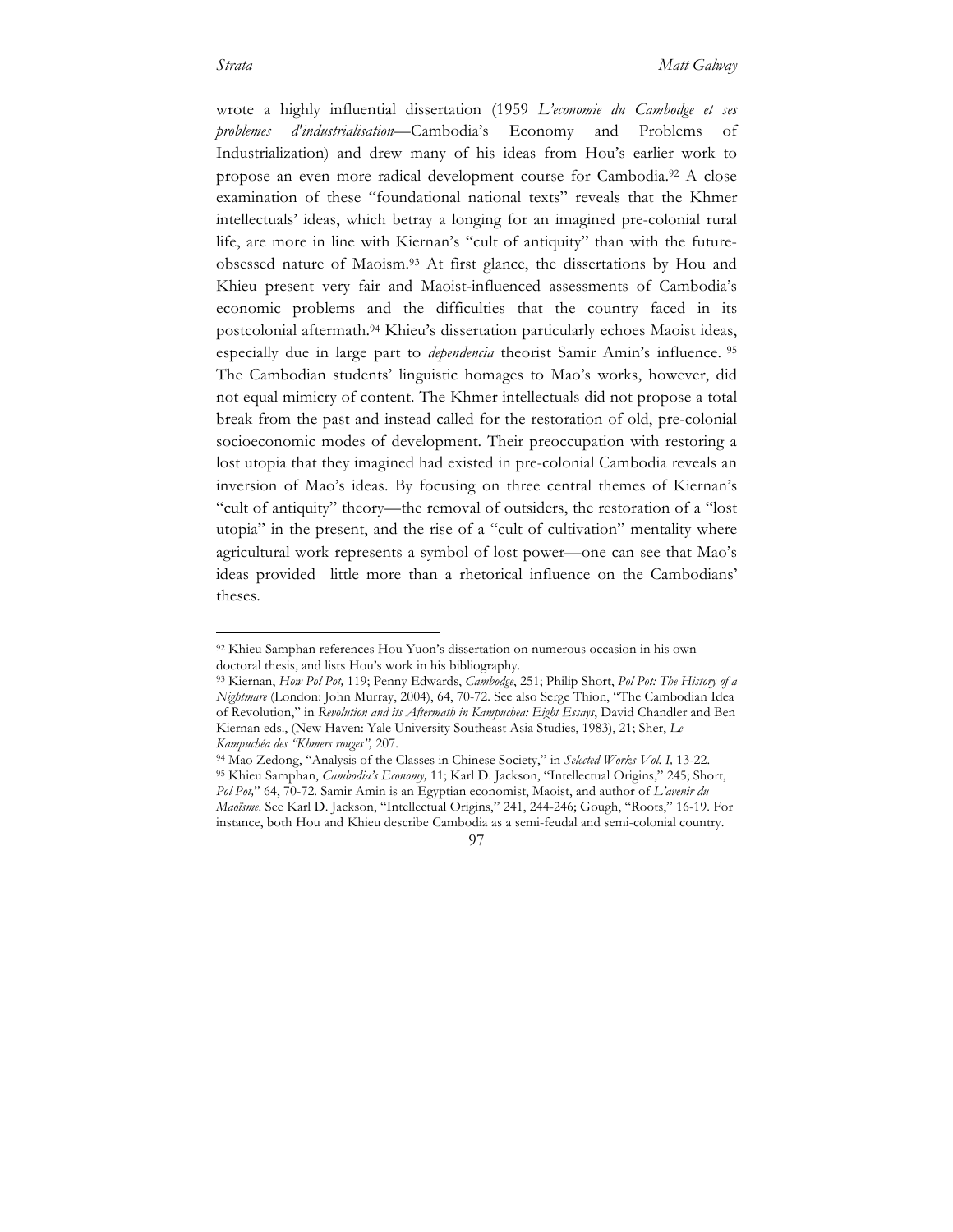The first aspect of Kiernan's "cult of antiquity" that is evident in the Khmer intellectuals' dissertations is their inherent desire to remove a "foreign contamination."<sup>96</sup> Whereas Mao encouraged inclusionary measures<sup>97</sup> to help move China forward, the Khmer intellectuals stressed that in order to escape its existing economic situation, Cambodia needed to oust the "French and foreign businessmen" and the urban-dwelling Vietnamese and Chinese compradors.98 They charged that the French and Chinese worked cohesively to "swindle" the peasants externally through the sale of cheap foreign goods and domestically through the Chinese compradors' usury and manipulation of weights and measures.<sup>99</sup> Hou Yuon, for instance, argued that the "industrialists, the merchants and the French and foreign businessmen make wide use of this 'Chinese organization,' finding that the tendency of the Chinese 'to mingle with the natives' make them an indispensible intermediary."100 He added that the Chinese of Cambodia were "formidable competitors, thus causing the peasant to become "totally disarmed because he does not decide the prices, which are fixed in Cholon [Ho Chi Minh City, Vietnam] by the big businessmen, the capitalists of industry and trade." <sup>101</sup> Hou thus deplored those activities that serviced outsiders and Khieu supported this claim by declaring in his own thesis (and makes reference to Hou's dissertation to make his point)<sup>102</sup> that these agents were largely responsible for "perpetuat[ing] the system that deprived the peasants of

<sup>&</sup>lt;sup>96</sup> Kiernan, *Blood and Soil*, 27-29.<br><sup>97</sup> Mao Zedong, "On New Democracy," in *Selected Works, Vol. II*, 352-353.

<sup>&</sup>lt;sup>98</sup> Hou Yuon, The Cambodian Peasants, 60-61, 63-67; Khieu Samphan, Cambodia's Economy, 9, 17-18.

<sup>99</sup> Hou Yuon, *The Cambodian Peasants*, 60-61, 63-67; Khieu Samphan, *Cambodia's Economy*, 9, 17- 18. On issues of anti-Chinese discrimination in Southeast Asia, see Micheline Lessard,

<sup>&</sup>quot;"Organisons-Nous!" Racial Antagonism and Vietnamese Economic Nationalism in the Early Twentieth Century," *French Colonial History* 8 (2007): 171-201.

<sup>100</sup> Hou Yuon, *The Cambodian Peasants,* 60.

<sup>101</sup> Hou Yuon, *The Cambodian Peasants,* 60-61. Hou argues further: "The Chinese permeates the economic and social life of the country. He is the grocer, the retailer, the agent or the informer who penetrates the smallest hamlet. He is the collector, the pedlar...The heart of [his] organization of trade and credit is Cholon, where the big buyers, the millers, the exporters and importers co-operate directly, their interests inextricably intertwined."Quote from page 61. <sup>102</sup> Khieu Samphan, *Cambodia's Economy,* 17.

<sup>98</sup>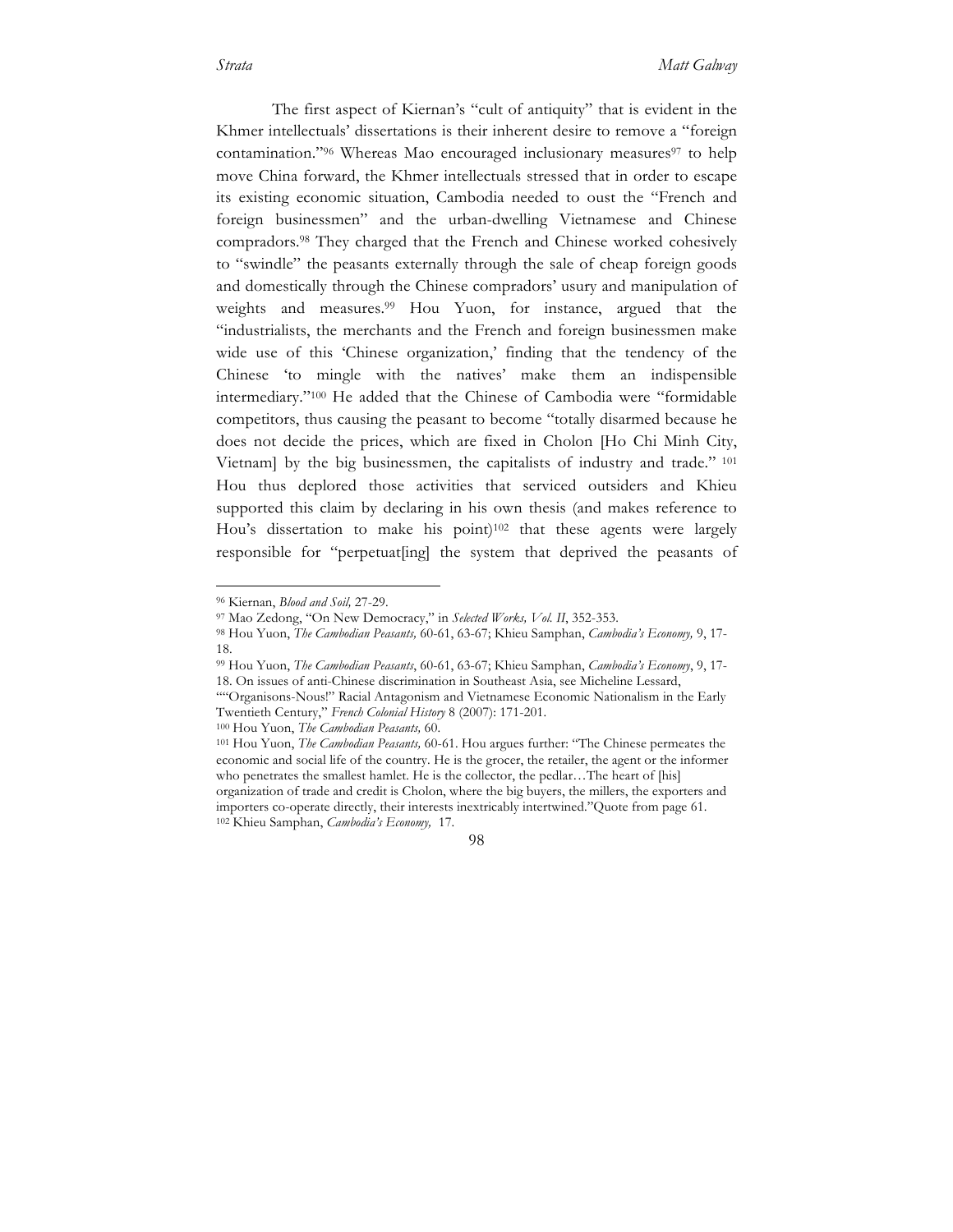considerable wealth."103 Indeed, as Chandler states, a "corollary of the idea of Angkor [pre-colonial Cambodia] was that anything that went wrong in Cambodia could be blamed on foreigners." <sup>104</sup> Although Hou and Khieu justly identified the disequilibrium of Cambodia's existing economic situation, their notion that the Cambodian people were passive agents—Chandler notes that this was a byproduct of the French construction of *Cambodge—*reveals that their line of thinking was selective.105 Clearly, their nostalgia for a return to something that had been lost by virtue of the years of French colonialism and Cambodia's post-colonial integration into the international market guided their accusations against some of Cambodia's minority groups—a possible precursor to the CPK's later anti-Chinese policies.106

The second theme centers on a "return to an imagined pure origin."107 For Hou Yuon and Khieu Samphan, the perceived "pure origin" was the Cambodian agrarian periphery and not the urban cores—a line of thinking that resonated very well with the Pol Pot faction in the 1970s.108 Both asserted that Cambodia "would only become truly independent when it had cast off all foreign influences and assumed total control of its own affairs."109 In the section of his dissertation entitled "The Great Corvee," Hou Yuon proposed that Cambodia must rely solely on agricultural production (a cult of cultivation led by the "agricultural proletariat") as Cambodians had done before the French arrived. He claimed that urban developments, such as roads, bridges and railways that were built with

> the interests of consolidating 'Indochinese Unity', administrative centralization, and 'opening up' of the country, demanded a lot of labor…[and] the poor peasants—it is

 <sup>103</sup> Thanh, "Notes of Discussion," 28-29, Khieu Samphan, Cambodia's Economy, 9, 11-14. <sup>104</sup> Chandler, *The Tragedy,* 7. The Heng Samrin regime-era perspective that accuses the Chinese for their "crimes against Kampuchea" relies on the same uninformed argument.

<sup>105</sup> David Chandler, "From 'Cambodge' to 'Kampuchea': State and Revolution in Cambodia, 1863," *Thesis Eleven* 50, No. 35 (1997): 35-49; Chandler, *The Tragedy,* 7.

<sup>106</sup> Kiernan, *The Pol Pot Regime,* 288-296.

<sup>107</sup> Kiernan, *Blood and Soil,* 28.

<sup>108</sup> Tyner, *The Killing of Cambodia,*113. 109 Jackson, "Ideology of Total Revolution," 39.

<sup>99</sup>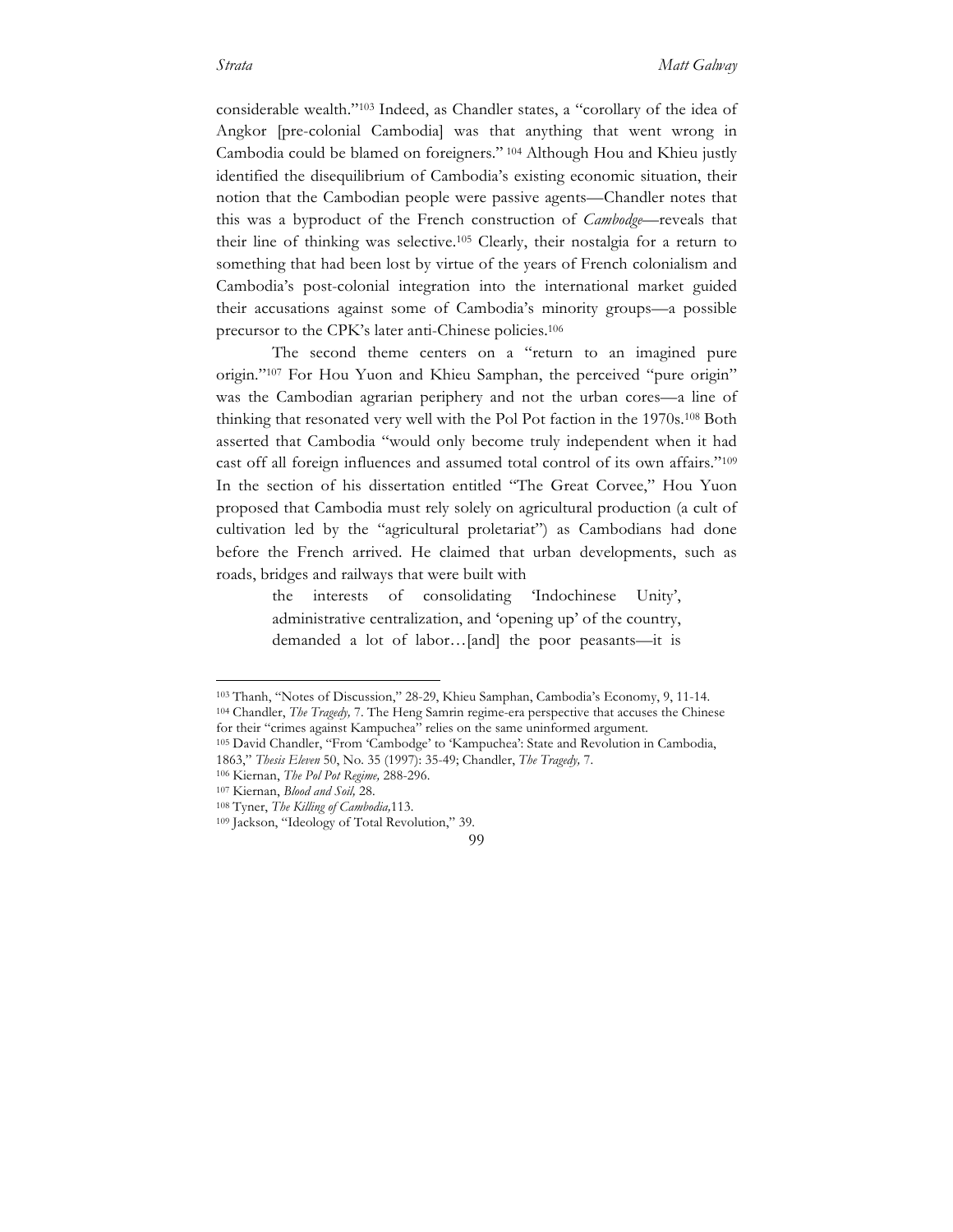always them—are torn from their rice fields and paddocks, abandoning their animals and their ploughs…and sent to labor camps in the unhealthy swamp and bush regions.110

Such an anti-urban stance influenced Khieu Samphan's thesis, which suggested that Cambodia's historic decline could only be halted by a withdrawal from the international market and the enactment of pre-capitalist autarky as the country's developmental model.111

In chapter one of his thesis, Khieu Samphan proposed that Cambodia develop via "conscious, autonomous development."112 He traced Cambodia's economic ills to the "rigid restrictions" of international integration on the country's economic development. <sup>113</sup> In Khieu's view,

> [u]nder the circumstances, electing to continue development within the framework of international integration means submitting to the mechanism whereby handicrafts withered away, pre-capitalist structure was strengthened and economic life was geared in one-sided fashion to export production and hyperactive intermediary trade.114

Only through "[s]elf-conscious, autonomous development" could Cambodia reverse its prostrate economic situation.115

Khieu's thesis, however, idealized the level of productivity found in Cambodia's countryside by encouraging the idea that regressing to a state of total self-dependency *vis*-à-*vis* pre-capitalist, pre-colonial modes of autarkical development would inevitably cure all of Cambodia's developmental ills. He urged that "the existence of some specialized villages (silk, cotton, weaving, and pottery villages)…demonstrates that the social division of labor *was already* 

 <sup>110</sup> Hou Yuon, *The Cambodian Peasants,* 37, 55.

<sup>111</sup> Khieu Samphan, *Cambodia's Economy,* US State Department trans., 55, 76; Karl D. Jackson, "Ideology of Total Revolution," 43.

<sup>112</sup> Khieu Samphan, *Cambodia's Economy,* 5, 25. Vietnamese War Correspondent Thanh Tin argues that Khieu's concept of isolation was ultimately a major influence on the CPK's future *Weltanschauung,* which held the belief that foreign forces and international integration were solely responsible for Cambodia's problems, and identifies with the "cult of antiquity."

<sup>113</sup> Khieu Samphan*, Cambodia's Economy,* 25.

<sup>114</sup> Khieu Samphan, *Cambodia's Economy,* 25.

<sup>115</sup> Khieu Samphan, *Cambodia's Economy,* 25.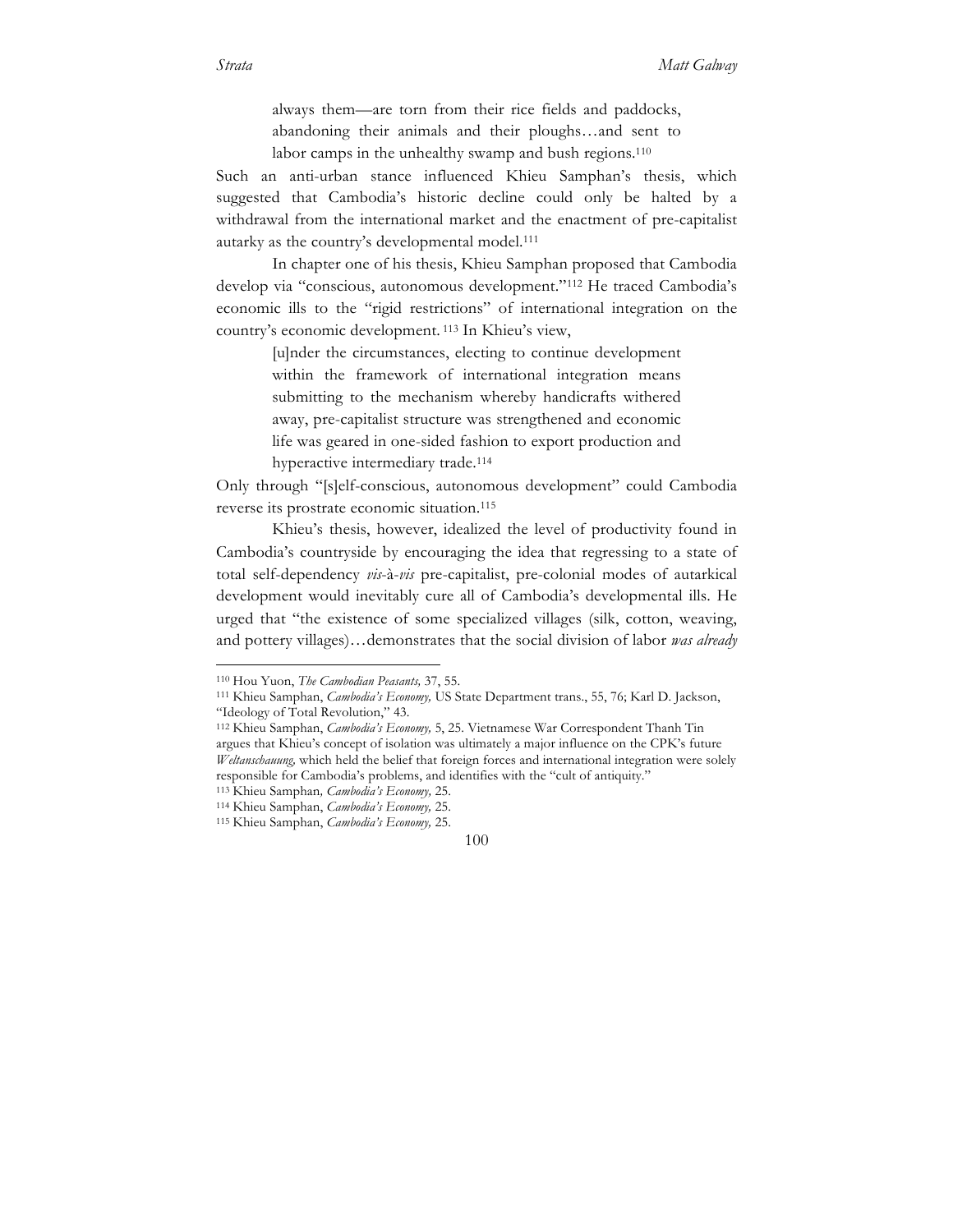*relatively advanced* and that merchant economy had already made certain progress" before colonization.116 Moreover, he stated that the Cambodian who lived under the conditions of feudal society was not more apathetic than the French serf in the Middle Ages, and that the "economic and social structure…forbade Khmer peasants and craftsmen from developing their full potential."117 Cambodia's gradual integration into the international market, therefore, "sidetracked [Cambodia's] development onto its contemporary semi-colonial and semi-feudal path."118

Yet this development model is antithetical to anything that Mao had ever proposed. While the Chinese leader certainly encouraged self-reliance, he had stressed that "We [the Chinese] hope for foreign aid but cannot be dependent on it; we depend on our own efforts, on the creative power of the whole army and the entire people." <sup>119</sup> He stated that China was not alone since "all the countries and people in the world opposed to imperialism are our friends."120 The Khmer intellectuals' focus on "inscribing a purportedly ancient model" on the country in order to achieve true independence contrasted directly with the future-centric nostalgia that is inherent in Mao Zedong's "On New Democracy."121

 <sup>116</sup> Khieu Samphan, *Cambodia's Economy,* 11, 13. Khieu's choice of these two terms to describe Cambodia's present state reflects an obvious rhetorical homage to Mao Zedong. He also uses the Japanese occupation in World War II as a more recent example of "[handicraft] industries…emerg[ing] when forced autarchy reduced foreign competition," but he does not provide evidence to support his claim. Khieu states that "[n]o country can industrialize, however, within a system of free trade. The only periods of serious industrialization in underdeveloped countries arose during periods of world war, a time when forced autarky reduced foreign competition and cut off from foreign capital."

<sup>117</sup> Khieu Samphan, *Cambodia's Economy,* 11.

<sup>118</sup> Khieu Samphan, *Cambodia's…,* US State Department trans., 11-12, 34. Willmott states that the "parallel between this [Khieu Samphan's] analysis and that of Mao Zedong is obvious, although not made explicit by Khieu Samphan." See Willmott, "Analytical Errors of the Kampuchean Communist Movement," 214; Mao Zedong, "Report on an Investigation of the Peasant Movement in Hunan," in *Selected Works Vol. I,* 25-62.

<sup>119</sup> Mao Zedong, "We Must Learn to Do Economic Work (1945)," in *Selected Works, Vol. III*, 241.

<sup>120</sup> Mao Zedong, "The Situation and Our Policy After the Victory in the War of Resistance Against Japan (1945)," *Selected Works, Vol. IV,* 20.

<sup>121</sup> Kiernan, *Blood and Soil,* 29.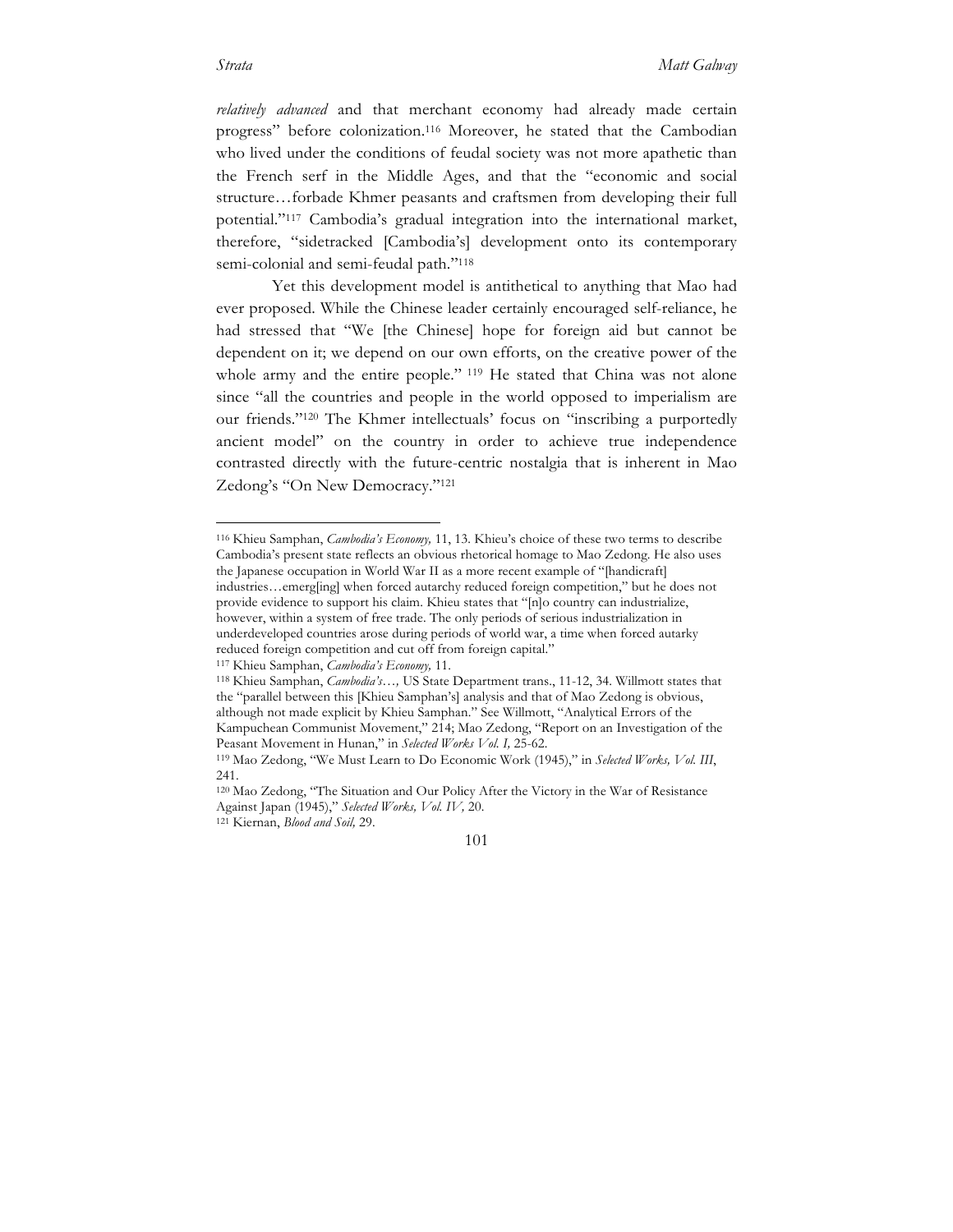The third theme of Kiernan's "cult of antiquity" theory centers on the idealization of rural life and the importance of cultivating of the soil. Much like the English Garden of Eden restoration cults, Hou Yuon and Khieu Samphan wanted to confront the existing structural inequity between the productive countryside and the unproductive city by "reestablishing [a] mythical past of rural harmony."122 Mao explicitly stated in "On New Democracy" that China's revolution "belongs to the new type of revolution led by the proletariat with the aim, in the first stage, of establishing a newdemocratic society and a state under the joint dictatorship of all the revolutionary classes."123 Mao stated that in China

> there are several million industrial workers in China and several tens of millions of handicraft workers and agricultural laborers. China cannot live without her workers in the various industries, because they are the producers in the industrial sector of the economy. And the revolution cannot succeed without the modern industrial working class, because it is the leader of the Chinese revolution and is the most revolutionary class.124

However, Hou stated that because Cambodia's proletariat was only a "semiproletariat" and its "industry is relatively weak [and] cannot absorb the 'excess' population which is driven out of agriculture," Cambodia had to rely solely on the peasants and their agricultural work. 125 Hou Yuon thus concluded that instead of developing Cambodia's currently weak industries, it had to rely on a "rational system of agrarian relations [to] pave the way for the development of capitalism and create the necessary foundations for the industrialization of our country."126

Hou also stated in Part Two of his dissertation that numerous classes—rich and poor—oppressed the poor peasants (a class Yuon called the

 <sup>122</sup> Tyner, *The Killing of Cambodia,* 113; Kiernan, *Blood and Soil,* 28.

<sup>123</sup> Mao Zedong, "On New Democracy," in *Selected Works, Vol. II*, 344.

<sup>124</sup> Mao Zedong, "On New Democracy," in *Selected Works, Volume IV,* 367.

<sup>125</sup> Hou Yuon, *The Cambodian Peasants,*48-49.

<sup>126</sup> Hou Yuon, *The Cambodian Peasants,*63.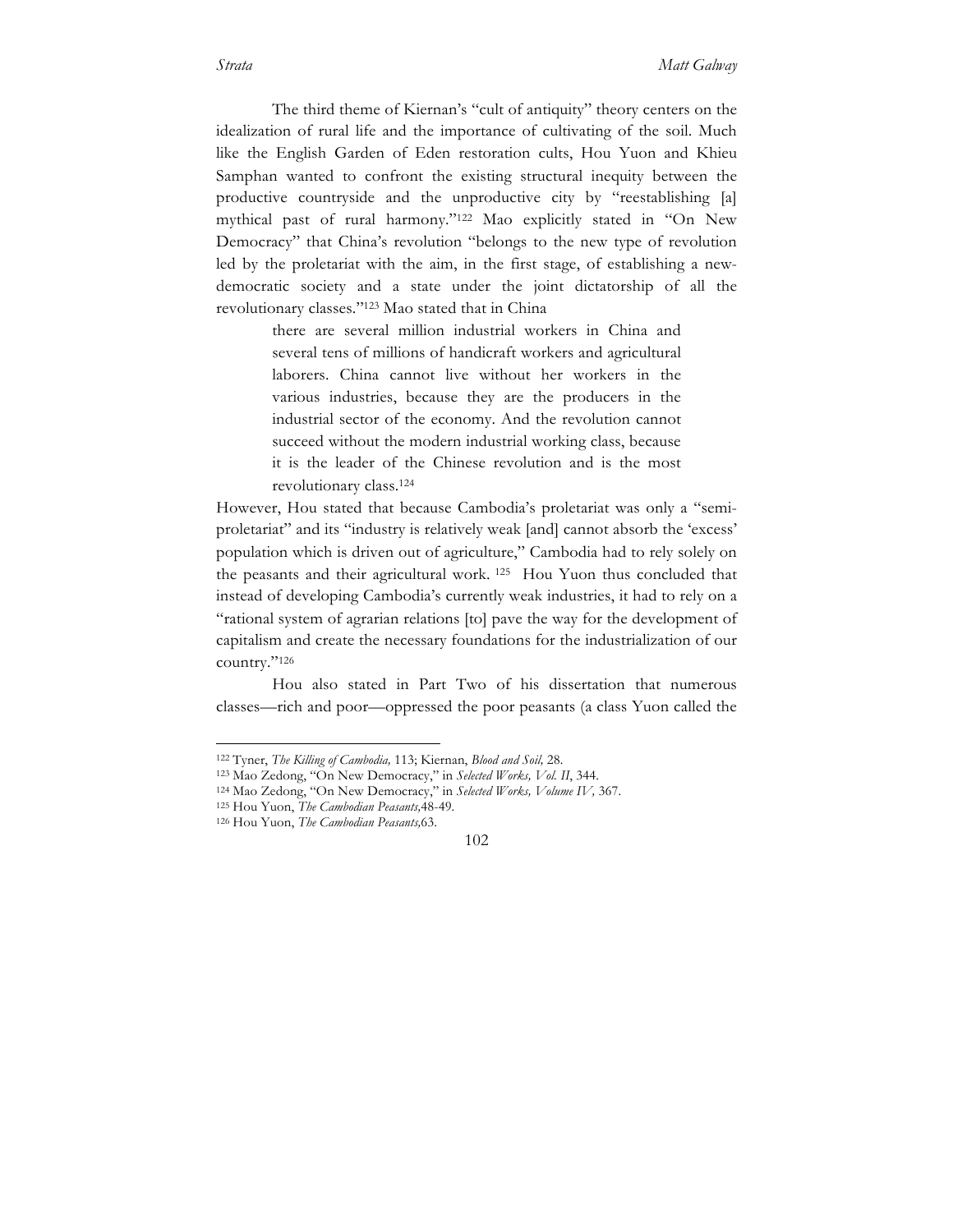"most numerous and complex and includes about 80% of the rural population) and did not contribute to Cambodian society.127 Khieu, meanwhile, claimed that as much as "94 percent of workers in Phnom Penh and 96 percent of workers in Kompong Cham City were engaged in unproductive activities"128 due in large part to international integration of the economy being "ultimately responsible for the overdevelopment of 'tertiary' and other unproductive activities."129 Hou and Khieu described this disequilibrium between rural-urban exchanges in the following statements:

> Those who work the land, ploughing, harvesting, enduring the entire burden of nature, under the sun and in the rain, getting gnarled fingers and cracked skin on their hands, and feet, receive only 26% as their share, that is, about one quarter. Whereas the others, who work in the shade, using nothing but their money, receive a share of up to 74%, that is, three-quarters… The rural areas are poor, skinny and miserable because of the activities of the commercial system which oppresses them. The tree grows in the rural areas, but the fruit goes to the towns.130

> Life in the countryside is hard for impoverished peasants, but towns offer only a mediocre alternative. The majority of them are thus obliged to cling to the land, divide family holdings into infinite places, submit to heavy rents and other sorts of painful exploitation...<sup>131</sup>

Here, the Khmer intellectuals fairly identify the major problem with Cambodia's current economic system and the ways in which it was extremely difficult for rural peasants to ameliorate their standard of living. But Hou and Khieu merely theorized the Khmer peasant's historic disdain for the cities,

 <sup>127</sup> Hou Yuon, *The Cambodian Peasants,* 39, 46-47, 52, 56-57.

<sup>128</sup> Khieu Samphan, *Cambodia's Economy,* 11.

<sup>129</sup> Khieu Samphan, *Cambodia's Economy,* US State Department trans., 55; Tyner, *The Killing of Cambodia,*113.

<sup>130</sup> Hou Yuon quoted in Ben Kiernan and Chanthou Boua, eds., *Peasants and Politics in Kampuchea, 1942-1981* (London: Zed Press, 1982), 13.

<sup>131</sup> Khieu Samphan, *Cambodia's Economy,* 16.

<sup>103</sup>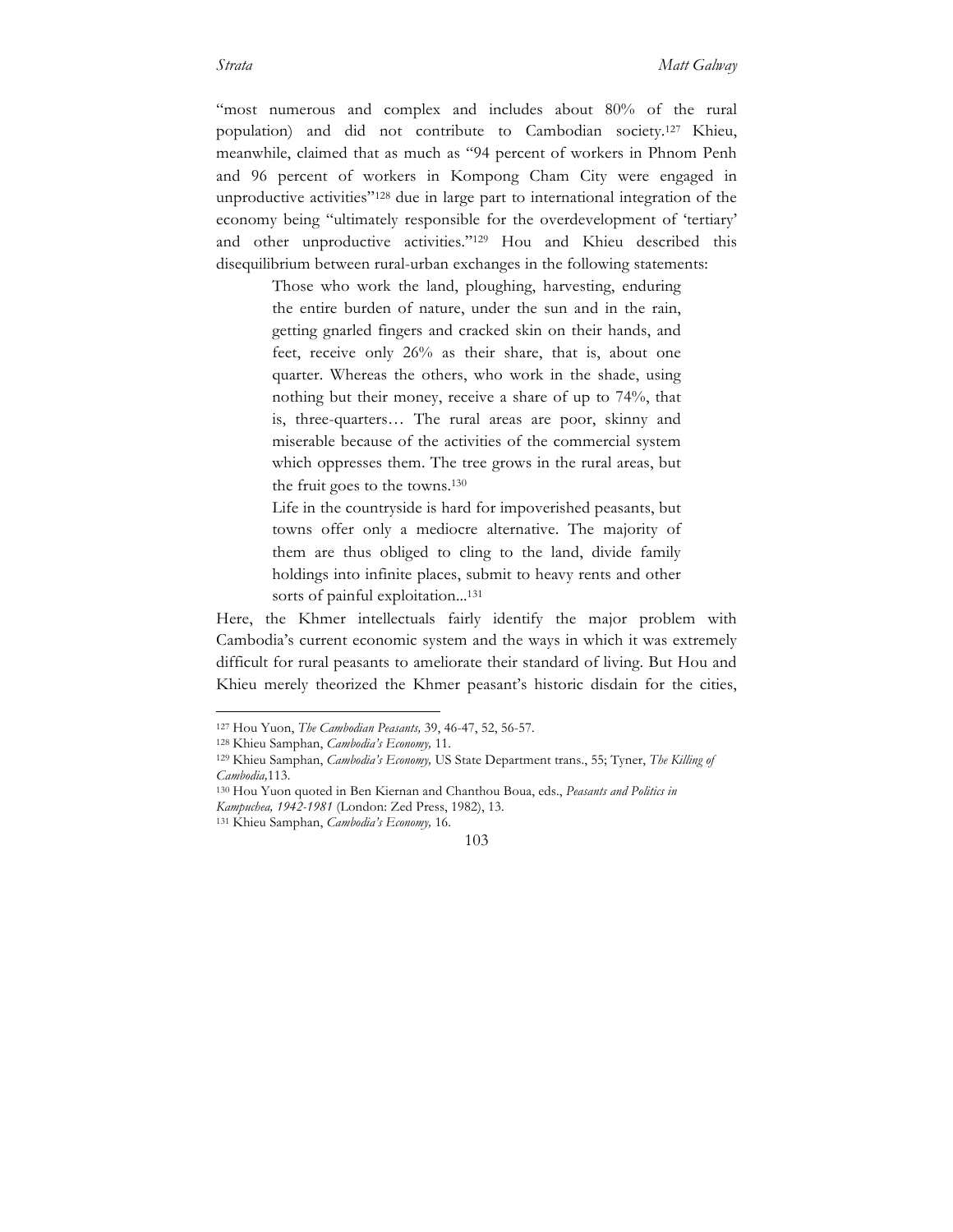based on an antiquated perception that cities were "rabbit-warrens of vice, filth, corruption, and disease [and] symbolized all that was wrong with Cambodia and its rightful place in the universe."132 This perspective is simply not representative of the whole country, and studies by Willmott, Frieson, and Kiernan have proven that Khieu's claims are highly selective and unrepresentative of Cambodian peasant society until the late 1960s-early 1970s.133 Thus, Hou Yuon's and Khieu Samphan's selectivity reflect their idealization of peasant suffering—which in this case did not exist to the degree to which they described it—to encourage policies of anti-urbanization and agrarian, rather than industrial, development.

Hou Yuon's and Khieu Samphan's solutions, which ranged from antiurbanization to xenophobia to autarky, reflected a preoccupation with an imagined, pre-colonial, and agrarian past—all of which identify with Kiernan's "cult of antiquity" theory. Neither Khmer intellectual made any promise of an anticipated future and instead promoted a platform based entirely on an imagined pre-colonial model. For them, the remaining vestiges of "news," most notably France's colonial capitalism and economic relations, disrupted the pure and "already advanced" olds in Cambodia's pre-capitalist past. As

 <sup>132</sup> Tyner, *The Killing of Cambodia,* 113; Kenneth Quinn, "Explaining the Terror," 218-219; Thanh Tin, "Notes of Discussion with Than Tin, Deputy Editor of Nhan Dan, Former Editor of Quan Doi Nhan Dan, War Correspondent, Colonel in the Vietnamese People's Army, Two Talks," (Phnom Penh, Cambodia: 1 June 1983), 28-30. See also Hou Yuon, *The Cambodian Peasants,* 38-39, 46-47. In Hou Yuon's view, the peasant "pays the taxes, provides the cheap labor, becomes a soldier organizes welcomes for official personalities… pays a contribution in money, in kind, or in labor…[and] takes pains for others and he continues to live and grovel in misery."

<sup>133</sup> Willmott, "Analytical Errors of the Kampuchean Communist Movement," 224; Ben Kiernan, "The 1970 Peasant Uprising in Kampuchea," *Journal of Contemporary Asia* 9, No.3 (1979): 310-324; Chandler, *The Tragedy,* 163-167. Hou's argument, however, is inaccurate and largely based on selective analysis (See chart on page 35 of his first section). As Ben Kiernan states, the landless and oppressed peasants did not form anywhere near the majority of the rural population, and it was not until the 1960s when their "position was desperate enough for them to have nothing at all to lose in any kind of social revolution." See Kiernan and Chanthou Boua, Peasants *and Politics in Kampuchea,* 6-7; Furthermore, Willmott and Frieson show that the Cambodian peasants simply "did not suffer from population pressure on land or from landlordism as did those in China or Vietnam." See Willmott, "Analytical Errors of the Kampuchean Communist Movement," 224; Frieson, "The Political Nature of Democratic Kampuchea," 424.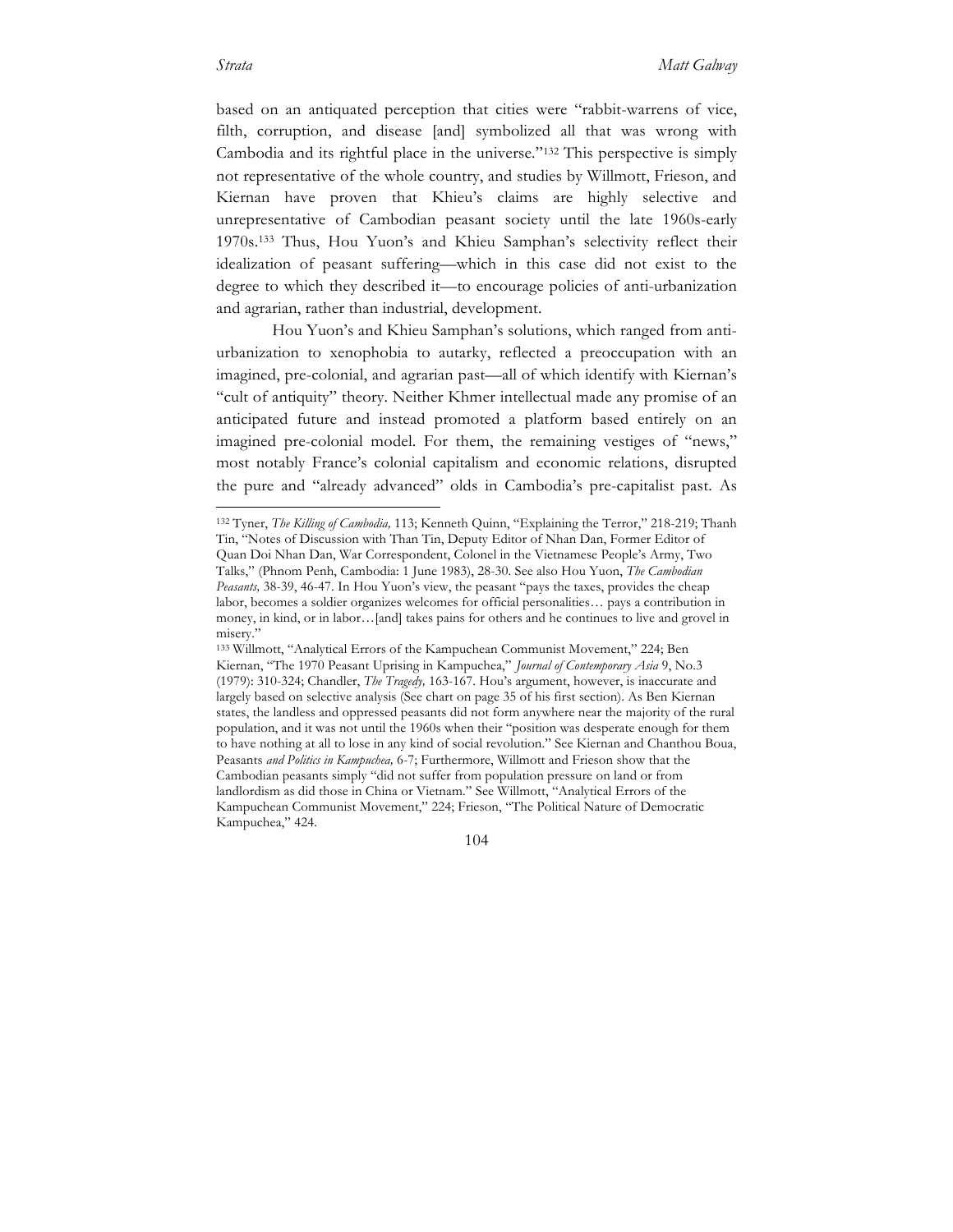Becker, Edwards, and Kiernan note, the Khmer Rouge expediently modeled its authoritarian government on Cambodia's past. Therefore, the Khmer intellectuals' inversion of Mao's ideas by virtue of an idealization of Cambodia's past economy and society identifies more with Kiernan's "cult of antiquity" theory" than with Maoism itself. This sheds new insight into the ways in which local formulations for development – rather than a pervasive foreign scapegoat – influenced the CPK's radical thought during the DK years.

## **Conclusion**

This article has made the case that nostalgia can operate as an imaginative force behind new political ideologies and cultures; it can be used to develop strong attachments to a country's past or to its anticipated future.134 It can take the form of a cult of antiquity, which aims to re-establish past greatness in the present as part of a new and nativist-nationalist *Weltanschauung*, or take the form of a nostalgia of the future where what has yet to be lost forever becomes an imagined haven of limitless opportunity and potential salvation. The respective nostalgias of Mao Zedong and the Khmer intellectuals were polar opposites. Hou Yuon and Khieu Samphan were not fixated on creating a "new culture" or "new society" in Cambodia that involved the severing of ties to that which was old and feudal," as Mao had urged fervently in his influential "On New Democracy" and other works. Instead, the future CPK leaders' longing for the way things they imagined to have been before the French disruption guided their formulations for developing Cambodia in the postcolonial era

By nuancing the existing assumptions of historians of Cambodia about the foreign ideological influences on the CPK's political principles, Mao Zedong's ideas appear to have acted as an influence on the Khmer intellectuals' dissertations. But the solutions proposed by Hou and Khieu reveal an inversion of many of the Chinese leader's core precepts. Some of the proposals made by Hou and Khieu range from ridding the country of

 <sup>134</sup> Bonnett, *Left in the Past,* 3-4.